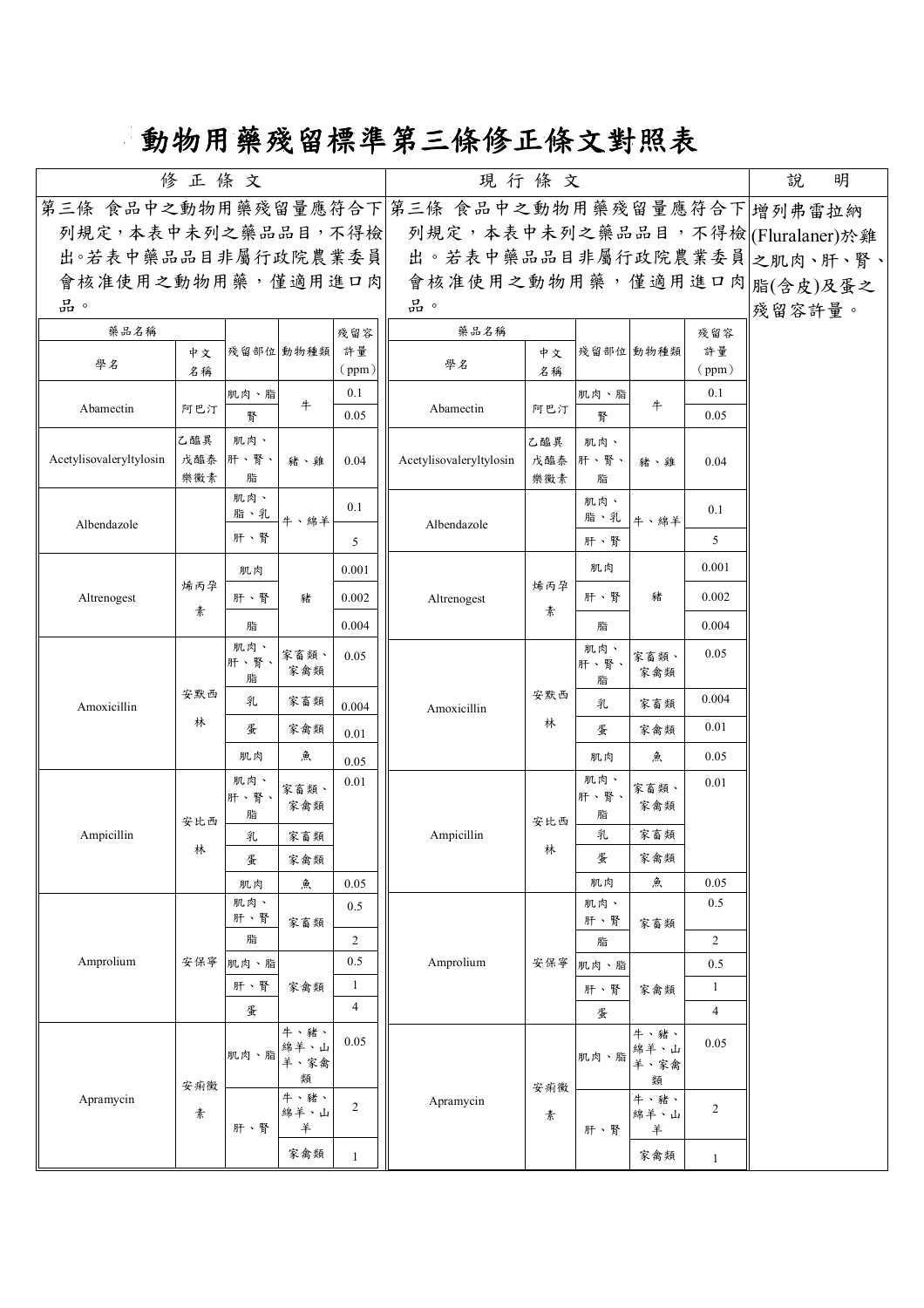| Avilamycin                | 阿美拉<br>黴素         | 肌肉、<br>脂、肝、<br>可供食用<br>部位 | 腎、其他 豬、肉雞                 | 0.05           | Avilamycin                | 阿美拉<br>黴素         | 肌肉、<br>脂、肝、<br>可供食用<br>部位 | 腎、其他 豬、肉雞                 | 0.05           |  |
|---------------------------|-------------------|---------------------------|---------------------------|----------------|---------------------------|-------------------|---------------------------|---------------------------|----------------|--|
|                           |                   | 肌肉                        |                           | $0.5\,$        |                           |                   | 肌肉                        |                           | 0.5            |  |
|                           | 胺苯亞               | 肝                         | 豬、雞                       | $\overline{c}$ | Arsanilic acid            | 胺苯亞               | 肝                         | 豬、雞                       | $\overline{2}$ |  |
| Arsanilic acid            | 砷酸                |                           | 豬                         | $\overline{c}$ |                           | 砷酸                | 腎                         | 豬                         | $\overline{c}$ |  |
|                           |                   | 腎                         | 雞                         | 0.5            |                           |                   |                           | 雞                         | 0.5            |  |
|                           |                   | 肌肉、脂                      | 豬                         | 0.06           |                           |                   | 肌肉、脂                      | 豬                         | 0.06           |  |
| Azaperone                 |                   | 肝、腎                       |                           | 0.1            | Azaperone                 |                   | 肝、腎                       |                           | 0.1            |  |
| Bacitracin                | 枯草菌               | 肌肉、<br>肝、腎、<br>脂          | 牛、豬、<br>雞、火<br>雞、雉、<br>鹌鹑 | 0.5            | Bacitracin                | 枯草菌               | 肌肉、<br>肝、腎、<br>脂          | 牛、豬、<br>雞、火<br>雞、雉、<br>鹌鹑 | 0.5            |  |
|                           | 素                 | 乳                         | $\pm$                     |                |                           | 素                 | 乳                         | 牛                         |                |  |
|                           |                   | 蛋                         | 雞、火<br>雞、雉、<br>鹌鹑         |                |                           |                   | 蛋                         | 雞、火<br>雞、雉、<br>鹌鹑         |                |  |
| Benzylpenicillin 及        | 苄青黴<br>素及普<br>羅卡因 | 肌肉、<br>肝、腎、<br>脂          | 家畜類、<br>家禽類               | 0.05           | Benzylpenicillin 及        | 苄青黴<br>素及普<br>羅卡因 | 肌肉、<br>肝、腎、<br>脂          | 家畜類、<br>家禽類               | 0.05           |  |
| Procaine benzylpenicillin | 苄青黴<br>素          | 乳                         | 家畜類                       | 0.004          | Procaine benzylpenicillin | 苄青黴<br>素          | 乳                         | 家畜類                       | 0.004          |  |
|                           | 貝他美               | 肌肉、<br>腎、脂                |                           | 0.00075        |                           | 貝他美               | 肌肉、<br>腎、脂                |                           | 0.00075        |  |
| Betamethasone             | 沙松                | 肝                         | 家畜類                       | 0.002          | Betamethasone             | 沙松                | 肝                         | 家畜類                       | 0.002          |  |
|                           |                   | 乳                         |                           | 0.0003         |                           |                   | 乳                         |                           | 0.0003         |  |
|                           |                   | 肌肉、<br>肝、腎                | 牛、豬                       | $0.2\,$        |                           |                   | 肌肉、<br>肝、腎                | 牛、豬                       | $0.2\,$        |  |
| Bicozamycin               | 培可黴               | 脂                         |                           | 0.05           | Bicozamycin               | 培可黴               | 脂                         |                           | $0.05\,$       |  |
|                           | 素                 | 肌肉、<br>肝、腎、雞<br>脂         |                           | 0.05           |                           | 素                 | 肌肉、<br>肝、腎、<br>脂          | 雞                         | 0.05           |  |
| Bovine Somatotropin       | 牛生長               | 肌肉、<br>肝、腎、               |                           | 免訂容            | Bovine Somatotropin       | 牛生長               | 肌肉、<br>肝、腎、               | 牛                         | 免訂容許           |  |
| (Recombinant)             | 素                 | 脂、乳                       | 牛                         | 許量             | (Recombinant)             | 素                 | 脂、乳                       |                           | 量              |  |
|                           |                   | 肌肉、脂                      |                           | 0.1            |                           |                   | 肌肉、脂                      |                           | 0.1            |  |
| Buquinolate               |                   | 肝、腎                       | 雞                         | 0.4            | Buquinolate               |                   | 肝、腎                       | 雞                         | 0.4            |  |
|                           |                   | 蛋                         |                           | 0.2            |                           |                   | 蛋                         |                           | 0.2            |  |
| Buserelin                 | 布舍瑞<br>林          | 肌肉、<br>肝、腎、<br>脂          | 豬                         | 免訂容<br>許量      | Buserelin                 | 布舍瑞<br>林          | 肌肉、<br>肝、腎、<br>脂          | 豬                         | 免訂容許<br>量      |  |
| Carazolol                 |                   | 肌肉、脂<br>(含皮)<br>肝、腎       | 豬                         | 0.005<br>0.025 | Carazolol                 |                   | 肌肉、脂<br>(含皮)<br>肝、腎       | 豬                         | 0.005<br>0.025 |  |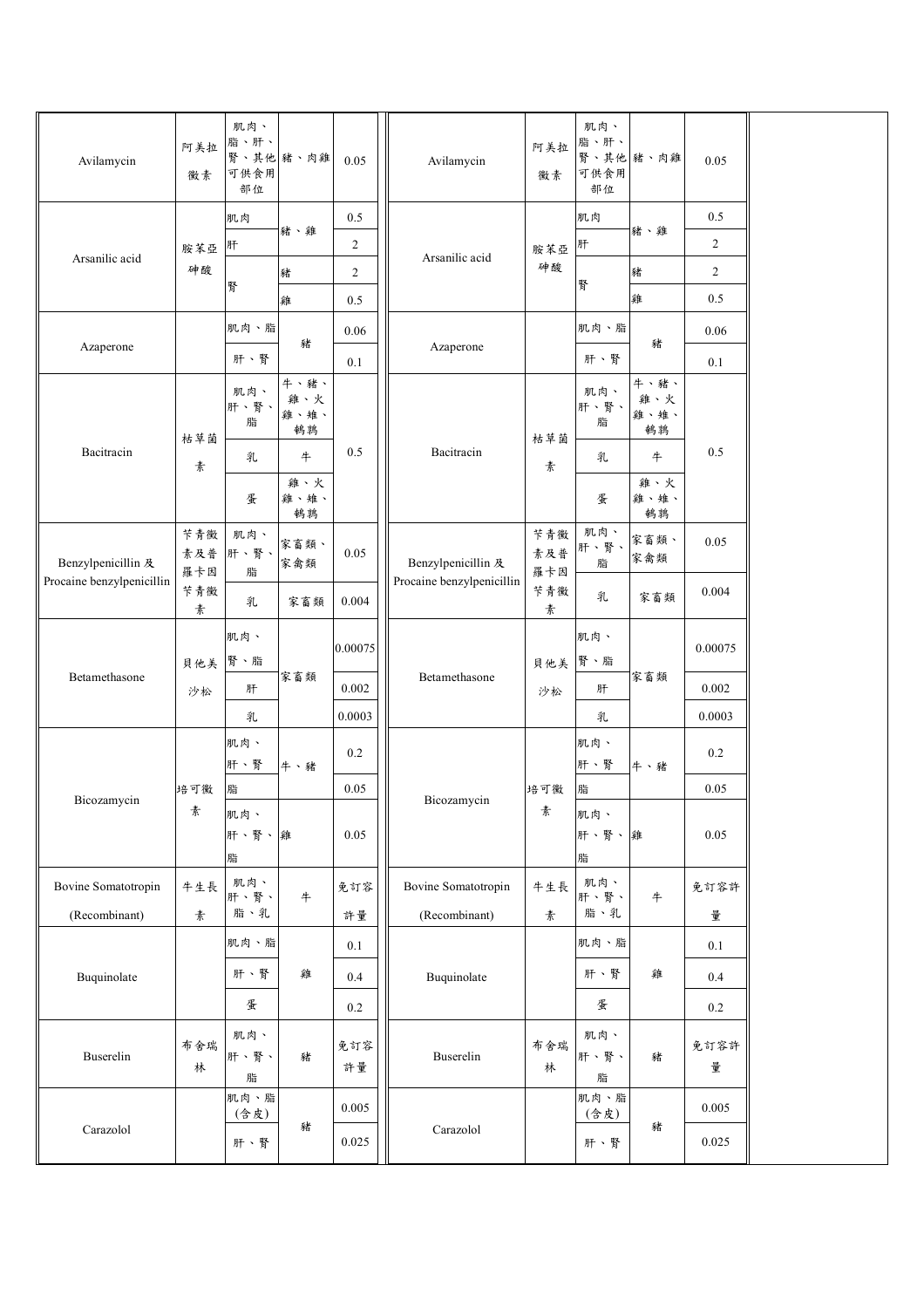| Carbadox               | 卡巴得  | 肝           | 豬                                 | 0.03           | Carbadox               | 卡巴得  | 肝            | 豬                                                                   | 0.03           |  |
|------------------------|------|-------------|-----------------------------------|----------------|------------------------|------|--------------|---------------------------------------------------------------------|----------------|--|
|                        |      | 肌肉          |                                   | 0.005          |                        |      | 肌肉           |                                                                     | 0.005          |  |
|                        | 西華比  | 肌肉、<br>脂、肝、 |                                   | 0.02           |                        | 西華比  | 肌肉、<br>脂、肝、  |                                                                     | $0.02\,$       |  |
| Cefapirin (Cephapirin) | 林    | 腎           | $\ddagger$                        |                | Cefapirin (Cephapirin) | 林    | 腎            | #                                                                   |                |  |
|                        |      | 乳           |                                   | 0.01           |                        |      | 乳            |                                                                     | $0.01\,$       |  |
|                        |      | 肌肉、脂        |                                   | 0.05           |                        |      | 肌肉、脂         |                                                                     | $0.05\,$       |  |
| Cefquinome             |      | 肝           | 牛、豬                               | 0.1            |                        |      | 肝            | 牛、豬                                                                 | 0.1            |  |
|                        |      | 腎           |                                   | $0.2\,$        | Cefquinome             |      | 腎            |                                                                     | $0.2\,$        |  |
|                        |      | 乳           | 牛                                 | 0.02           |                        |      | 乳            | 牛                                                                   | 0.02           |  |
|                        |      | 肌肉          | 牛、豬、                              | $\mathbf{1}$   |                        |      | 肌肉           | 牛、豬、                                                                | $\mathbf{1}$   |  |
|                        |      | 肝、脂         | 綿羊、山                              | $\overline{2}$ |                        |      | 肝、脂          | 綿羊、山                                                                | $\overline{c}$ |  |
| Ceftiofur              | 畜福   | 腎           | 羊                                 | 6              | Ceftiofur              | 畜福   | 腎            | 羊                                                                   | 6              |  |
|                        |      | 乳           | 牛、綿                               | 0.1            |                        |      | 乳            | 牛、綿                                                                 | $0.1\,$        |  |
|                        |      |             | 羊、山羊                              |                |                        |      |              | 羊、山羊                                                                |                |  |
| Cefuroxime             |      | 肌肉、<br>肝、腎、 | #                                 | 0.02           | Cefuroxime             |      | 肌肉、<br>肝、腎、牛 |                                                                     | $0.02\,$       |  |
|                        |      | 脂、乳         |                                   |                |                        |      | 脂、乳          |                                                                     |                |  |
| Cephalexin             | 雪華力  | 肌肉、<br>肝、脂  | 豬、家禽                              | $0.2\,$        |                        | 雪華力  | 肌肉、<br>肝、脂   | 豬、家禽                                                                | $0.2\,$        |  |
|                        | 新    | 腎           | 類                                 | 1              | Cephalexin             | 新    | 腎            | 類                                                                   | $\mathbf{1}$   |  |
| Cephalonium            |      | 乳           | $\pm$                             | 0.02           | Cephalonium            |      | 乳            | 牛                                                                   | $0.02\,$       |  |
|                        |      | 肌肉、脂        |                                   | 0.2            |                        |      | 肌肉、脂         |                                                                     | $0.2\,$        |  |
|                        |      | 肝           | 家畜類、<br>家禽類                       | 0.6            |                        |      | 肝            | 家畜類、<br>家禽類                                                         | $0.6\,$        |  |
|                        | 氯四環  | 腎           |                                   | 1.2            |                        | 氯四環  | 腎            |                                                                     | 1.2            |  |
| Chlortetracycline \    | 黴素、羥 | 蛋           | 家禽類                               | 0.4            | Chlortetracycline \    | 黴素、羥 | 蛋            | 家禽類                                                                 | $0.4\,$        |  |
| Oxytetracycline 及      | 四環黴  | 乳           | 家畜類                               | 0.1            | Oxytetracycline 及      | 四環黴  | 乳            | 家畜類                                                                 | $0.1\,$        |  |
| Tetracycline           | 素及四  | 肌肉          | 魚 $(2)$                           | $0.2\,$        | Tetracycline           | 素及四  | 肌肉           | 魚 $(2)$                                                             | $0.2\,$        |  |
|                        | 環黴素  | 肌肉          | 十足目<br><sup>(2)、</sup> 無尾目<br>(2) | $0.1\,$        |                        | 環黴素  | 肌肉           | 十足目<br>$\left  \begin{matrix} 2 \ 2 \ 2 \ 2 \ \end{matrix} \right $ | $0.1\,$        |  |
|                        |      | 肌肉<br>(含皮)  | 龜鱉目 $^{(2)}$                      | 0.1            |                        |      | 肌肉<br>(含皮)   | 龜鱉目(2)                                                              |                |  |
|                        |      | 肌肉、脂        |                                   | 0.2            |                        |      | 肌肉、脂         | 牛、綿                                                                 | 0.2            |  |
|                        |      | 肝           | 牛、綿<br>羊、山羊                       | 1.5            |                        |      | 肝            | 羊、山羊                                                                | 1.5            |  |
|                        |      | 腎<br>肌肉、    |                                   | 3              |                        |      | 腎<br>肌肉、     |                                                                     | $\mathfrak{Z}$ |  |
| Clopidol               | 氯吡啶  | 肝、腎、<br>脂   | 豬                                 | $0.2\,$        | Clopidol               | 氯吡啶  | 肝、腎、<br>脂    | 豬                                                                   | 0.2            |  |
|                        |      | 乳           | $\#$                              | 0.02           |                        |      | 乳            | 牛                                                                   | 0.02           |  |
|                        |      | 肌肉、脂        | 雞、火雞                              | 5              |                        |      | 肌肉、脂         | 雞、火雞                                                                | 5              |  |
|                        |      | 肝、腎         |                                   | 15             |                        |      | 肝、腎          |                                                                     | 15             |  |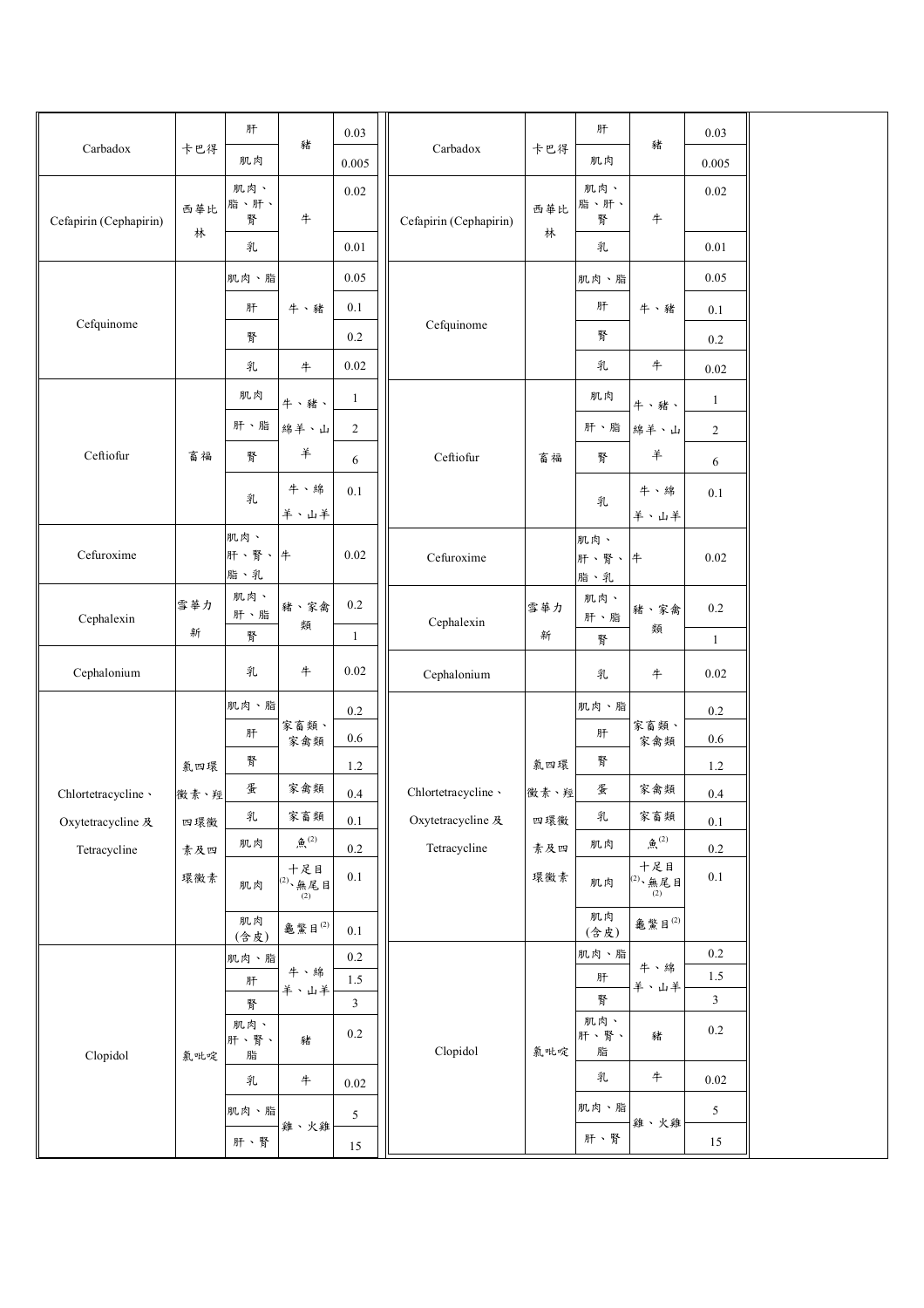| Cloprostenol | 氯前列<br>烯醇 | 肌肉、<br>肝、腎、<br>脂、乳 | 牛、豬、<br>馬   | 免訂容<br>許量           | Cloprostenol | 氯前列<br>烯醇 | 肌肉、<br>肝、腎、<br>脂、乳 | 牛、豬、<br>馬   | 免訂容許<br>量                      |  |
|--------------|-----------|--------------------|-------------|---------------------|--------------|-----------|--------------------|-------------|--------------------------------|--|
|              |           | 肌肉、肝<br>腎、脂        | #           | 1<br>$\mathfrak{Z}$ |              |           | 肌肉、肝<br>腎、脂        | #           | $\mathbf{1}$<br>$\mathfrak{Z}$ |  |
| Closantel    |           | 肌肉、肝<br>腎          | 綿羊          | 1.5<br>5            | Closantel    |           | 肌肉、肝<br>腎          | 綿羊          | 1.5<br>5                       |  |
|              |           | 脂<br>肌肉、           |             | $\overline{c}$      |              |           | 脂<br>肌肉、           |             | $\overline{2}$<br>$0.01\,$     |  |
|              | 氯噁唑       | 肝、腎、<br>脂、乳        | #           | 0.01                |              | 氯噁唑       | 肝、腎、<br>脂、乳        | 牛           | 0.3                            |  |
| Cloxacillin  | 西林        | 肌肉、<br>肝、腎、<br>脂   | 綿羊、山<br>羊   | 0.3                 | Cloxacillin  | 西林        | 肌肉、<br>肝、腎、<br>脂   | 綿羊、山<br>羊   |                                |  |
|              |           | 乳                  |             | 0.03                |              |           | 乳                  |             | 0.03                           |  |
|              |           | 肌肉、<br>肝、脂(含<br>皮) | 家畜類、<br>家禽類 | 0.15                |              |           | 肌肉、<br>肝、脂(含<br>皮) | 家畜類、<br>家禽類 | 0.15                           |  |
| Colistin     | 可利斯<br>汀  | 腎                  |             | 0.2                 | Colistin     | 可利斯<br>汀  | 腎                  |             | 0.2                            |  |
|              |           | 蛋                  | 家禽類         | 0.3                 |              |           | 蛋                  | 家禽類         | 0.3                            |  |
|              |           | 乳                  | 家畜類         | 0.05                |              |           | 乳                  | 家畜類         | 0.05                           |  |
|              |           | 肌肉、<br>肝、腎         |             | 0.02                |              |           | 肌肉、<br>肝、腎         |             | $0.02\,$                       |  |
| Cyfluthrin   |           | 脂                  | 牛           | $0.2\,$             | Cyfluthrin   |           | 脂                  | 牛           | $0.2\,$                        |  |
|              |           | 乳<br>肌肉、           |             | 0.04                |              |           | 乳<br>肌肉、           |             | 0.04                           |  |
|              |           | 肝、腎                | 牛、豬、<br>綿羊  | 0.02                |              |           | 肝、腎                | 牛、豬、<br>綿羊  | $0.02\,$                       |  |
| Cyhalothrin  |           | 脂                  |             | 0.4                 | Cyhalothrin  |           | 脂                  |             | 0.4                            |  |
|              |           | 乳<br>肌肉、           | $\ddagger$  | 0.03<br>0.3         |              |           | 乳<br>肌肉、           | $\#$        | 0.03<br>$0.3\,$                |  |
|              |           | 肝、腎、<br>脂          | 綿羊、山<br>羊   |                     |              |           | 肝、腎、<br>脂          | 綿羊、山<br>羊   |                                |  |
| Cyromazine   | 賽滅淨       | 肌肉、<br>肝、腎         |             | $0.1\,$             | Cyromazine   | 賽滅淨       | 肌肉、<br>肝、腎         |             | 0.1                            |  |
|              |           | 脂                  | 雞           | 0.05                |              |           | 脂                  | 雞           | 0.05                           |  |
|              |           | 蛋                  |             | 0.3                 |              |           | 蛋                  |             | 0.3                            |  |
|              |           | 肌肉                 | 牛、雞         | $0.2\,$             |              |           | 肌肉                 | 牛、雞         | $0.2\,$                        |  |
|              |           |                    | 豬           | $0.1\,$             |              |           |                    | 豬           | $0.1\,$                        |  |
|              | 大安氟       | 肝、腎                | 牛、雞         | 0.4                 |              | 大安氟       | 肝、腎                | 牛、雞         | 0.4                            |  |
| Danofloxacin | 奎林羧       | 肝<br>腎             | 豬           | $0.05\,$<br>$0.2\,$ | Danofloxacin | 奎林羧       | 肝<br>腎             | 豬           | $0.05\,$<br>$0.2\,$            |  |
|              | 酸         | 脂                  | 牛、豬、<br>雞   | 0.1                 |              | 酸         | 脂                  | 牛、豬、<br>雞   | 0.1                            |  |
|              |           | 乳                  | $\#$        | 0.03                |              |           | 乳                  | $\ddagger$  | 0.03                           |  |
| Decoquinate  | 滴克奎       | 肌肉<br>肝、腎、         | 牛、雞、<br>山羊  | $\mathbf{1}$        | Decoquinate  | 滴克奎       | 肌肉<br>肝、腎、         | 牛、雞、<br>山羊  | $\mathbf{1}$                   |  |
|              | 諾         | 脂                  |             | $\overline{c}$      |              | 諾         | 脂                  |             | $\sqrt{2}$                     |  |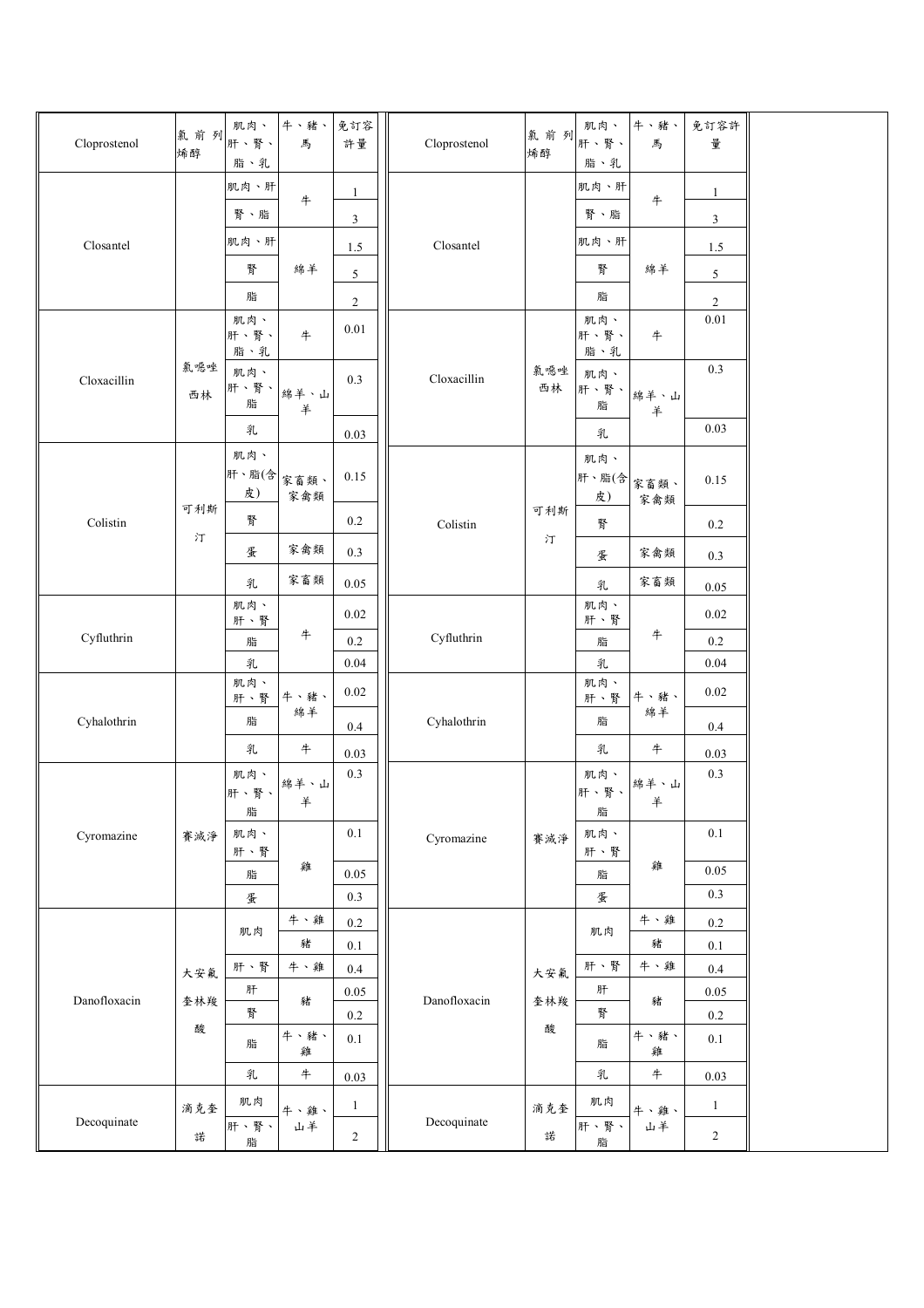| 肝、腎<br>肝、腎<br>牛、綿<br>0.05<br>牛、綿<br>$0.05\,$<br>Deltamethrin<br>Deltamethrin<br>羊、雞<br>羊、雞<br>脂<br>脂<br>0.5<br>0.5<br>$\ddagger$<br>乳<br>乳<br>$\#$<br>$0.3\,$<br>0.3<br>蛋<br>雞<br>蛋<br>雞<br>0.03<br>0.03<br>肌肉、<br>肌肉、<br>0.001<br>0.001<br>氟化甲<br>氟化甲<br>家畜類、<br>家畜類、<br>腎、脂<br>腎、脂<br>家禽類<br>家禽類<br>Dexamethasone<br>Dexamethasone<br>基脱氫<br>基脱氫<br>肝<br>肝<br>0.002<br>0.002<br>皮質醇<br>皮質醇<br>家畜類<br>乳<br>乳<br>家畜類<br>0.0003<br>0.0003<br>肌肉、<br>肌肉、<br>肝、腎、雞<br>肝、腎、難<br>Diaveridine<br>0.05<br>Diaveridine<br>0.05<br>脂<br>脂<br>牛、綿<br>牛、綿<br>0.05<br>0.05<br>羊、山<br>羊、山<br>肌肉、<br>肌肉、<br>羊、家禽<br>羊、家禽<br>肝、腎、<br>肝、腎、<br>類<br>類<br>脂<br>脂<br>Dichlorvos<br>Dichlorvos<br>二氯松<br>二氯松<br>豬<br>豬<br>0.1<br>0.1<br>羊、綿羊<br>羊、綿羊<br>乳<br>乳<br>0.02<br>$0.02\,$<br>蛋<br>蛋<br>家禽類<br>家禽類<br>0.05<br>0.05<br>0.5<br>0.5<br>肌肉<br>肌肉<br>$\mathfrak{Z}$<br>$\mathfrak{Z}$<br>肝<br>肝<br>戴克拉<br>戴克拉<br>綿羊、家<br>綿羊、家<br>Diclazuril<br>Diclazuril<br>禽類、兔<br>禽類、兔<br>$\overline{2}$<br>$\sqrt{2}$<br>腎<br>腎<br>爾<br>爾<br>$\mathbf{1}$<br>-1<br>脂<br>脂<br>$0.2\,$<br>肌肉<br>肌肉<br>0.2<br>0.4<br>肝、腎<br>綿羊<br>Dicyclanil<br>肝、腎<br>綿羊<br>Dicyclanil<br>0.4<br>0.15<br>脂<br>脂<br>0.15<br>$0.6\,$<br>肌肉、<br>雙氫鏈<br>肌肉、<br>家畜類、<br>肝、脂<br>$0.6\,$<br>雙氫鏈<br>Dihydrostreptomycin 及<br>家畜類、<br>肝、脂<br>家禽類<br>Dihydrostreptomycin ${\mathcal R}$<br>黴素及<br>家禽類<br>$\mathbf{1}$<br>腎<br>$\mathbf{1}$<br>黴素及<br>腎<br>Streptomycin<br>Streptomycin<br>$0.2\,$<br>鏈黴素<br>乳<br>家畜類<br>$0.2\,$<br>乳<br>家畜類<br>鏈黴素<br>$0.5\,$<br>肌肉<br>0.5<br>肌肉<br>12<br>肝<br>12<br>肝<br>牛<br>Diminazene<br>$\ddagger$<br>Diminazene<br>腎<br>6<br>6<br>腎<br>乳<br>0.15<br>0.15<br>乳<br>肌肉、<br>肌肉、<br>牛、豬、<br>牛、豬、<br>肝、腎、<br>肝、腎、<br>地諾前<br>免訂容<br>馬<br>地諾前<br>馬<br>免訂容許<br>Dinoprost<br>脂<br>Dinoprost<br>脂<br>許量<br>列素<br>列素<br>量<br>$\boldsymbol{+}$<br>乳<br>#<br>乳<br>#<br>0.01<br>#<br>0.01<br>肌肉<br>肌肉<br>豬<br>0.005<br>豬<br>0.005<br>Doramectin<br>肝<br>多減蟲<br>$0.1\,$<br>Doramectin<br>肝<br>多減蟲<br>0.1<br>腎<br>牛、豬<br>0.03<br>牛、豬<br>腎<br>0.03<br>脂<br>0.15 |  | 肌肉 | 牛、綿<br>羊、雞、<br>鮭魚 | 0.03 |  | 肌肉 | 牛、綿<br>羊、雞、<br>鮭魚 | 0.03     |  |
|----------------------------------------------------------------------------------------------------------------------------------------------------------------------------------------------------------------------------------------------------------------------------------------------------------------------------------------------------------------------------------------------------------------------------------------------------------------------------------------------------------------------------------------------------------------------------------------------------------------------------------------------------------------------------------------------------------------------------------------------------------------------------------------------------------------------------------------------------------------------------------------------------------------------------------------------------------------------------------------------------------------------------------------------------------------------------------------------------------------------------------------------------------------------------------------------------------------------------------------------------------------------------------------------------------------------------------------------------------------------------------------------------------------------------------------------------------------------------------------------------------------------------------------------------------------------------------------------------------------------------------------------------------------------------------------------------------------------------------------------------------------------------------------------------------------------------------------------------------------------------------------------------------------------------------------------------------------------------------------------------------------------------|--|----|-------------------|------|--|----|-------------------|----------|--|
|                                                                                                                                                                                                                                                                                                                                                                                                                                                                                                                                                                                                                                                                                                                                                                                                                                                                                                                                                                                                                                                                                                                                                                                                                                                                                                                                                                                                                                                                                                                                                                                                                                                                                                                                                                                                                                                                                                                                                                                                                            |  |    |                   |      |  |    |                   |          |  |
|                                                                                                                                                                                                                                                                                                                                                                                                                                                                                                                                                                                                                                                                                                                                                                                                                                                                                                                                                                                                                                                                                                                                                                                                                                                                                                                                                                                                                                                                                                                                                                                                                                                                                                                                                                                                                                                                                                                                                                                                                            |  |    |                   |      |  |    |                   |          |  |
|                                                                                                                                                                                                                                                                                                                                                                                                                                                                                                                                                                                                                                                                                                                                                                                                                                                                                                                                                                                                                                                                                                                                                                                                                                                                                                                                                                                                                                                                                                                                                                                                                                                                                                                                                                                                                                                                                                                                                                                                                            |  |    |                   |      |  |    |                   |          |  |
|                                                                                                                                                                                                                                                                                                                                                                                                                                                                                                                                                                                                                                                                                                                                                                                                                                                                                                                                                                                                                                                                                                                                                                                                                                                                                                                                                                                                                                                                                                                                                                                                                                                                                                                                                                                                                                                                                                                                                                                                                            |  |    |                   |      |  |    |                   |          |  |
|                                                                                                                                                                                                                                                                                                                                                                                                                                                                                                                                                                                                                                                                                                                                                                                                                                                                                                                                                                                                                                                                                                                                                                                                                                                                                                                                                                                                                                                                                                                                                                                                                                                                                                                                                                                                                                                                                                                                                                                                                            |  |    |                   |      |  |    |                   |          |  |
|                                                                                                                                                                                                                                                                                                                                                                                                                                                                                                                                                                                                                                                                                                                                                                                                                                                                                                                                                                                                                                                                                                                                                                                                                                                                                                                                                                                                                                                                                                                                                                                                                                                                                                                                                                                                                                                                                                                                                                                                                            |  |    |                   |      |  |    |                   |          |  |
|                                                                                                                                                                                                                                                                                                                                                                                                                                                                                                                                                                                                                                                                                                                                                                                                                                                                                                                                                                                                                                                                                                                                                                                                                                                                                                                                                                                                                                                                                                                                                                                                                                                                                                                                                                                                                                                                                                                                                                                                                            |  |    |                   |      |  |    |                   |          |  |
|                                                                                                                                                                                                                                                                                                                                                                                                                                                                                                                                                                                                                                                                                                                                                                                                                                                                                                                                                                                                                                                                                                                                                                                                                                                                                                                                                                                                                                                                                                                                                                                                                                                                                                                                                                                                                                                                                                                                                                                                                            |  |    |                   |      |  |    |                   |          |  |
|                                                                                                                                                                                                                                                                                                                                                                                                                                                                                                                                                                                                                                                                                                                                                                                                                                                                                                                                                                                                                                                                                                                                                                                                                                                                                                                                                                                                                                                                                                                                                                                                                                                                                                                                                                                                                                                                                                                                                                                                                            |  |    |                   |      |  |    |                   |          |  |
|                                                                                                                                                                                                                                                                                                                                                                                                                                                                                                                                                                                                                                                                                                                                                                                                                                                                                                                                                                                                                                                                                                                                                                                                                                                                                                                                                                                                                                                                                                                                                                                                                                                                                                                                                                                                                                                                                                                                                                                                                            |  |    |                   |      |  |    |                   |          |  |
|                                                                                                                                                                                                                                                                                                                                                                                                                                                                                                                                                                                                                                                                                                                                                                                                                                                                                                                                                                                                                                                                                                                                                                                                                                                                                                                                                                                                                                                                                                                                                                                                                                                                                                                                                                                                                                                                                                                                                                                                                            |  |    |                   |      |  |    |                   |          |  |
|                                                                                                                                                                                                                                                                                                                                                                                                                                                                                                                                                                                                                                                                                                                                                                                                                                                                                                                                                                                                                                                                                                                                                                                                                                                                                                                                                                                                                                                                                                                                                                                                                                                                                                                                                                                                                                                                                                                                                                                                                            |  |    |                   |      |  |    |                   |          |  |
|                                                                                                                                                                                                                                                                                                                                                                                                                                                                                                                                                                                                                                                                                                                                                                                                                                                                                                                                                                                                                                                                                                                                                                                                                                                                                                                                                                                                                                                                                                                                                                                                                                                                                                                                                                                                                                                                                                                                                                                                                            |  |    |                   |      |  |    |                   |          |  |
|                                                                                                                                                                                                                                                                                                                                                                                                                                                                                                                                                                                                                                                                                                                                                                                                                                                                                                                                                                                                                                                                                                                                                                                                                                                                                                                                                                                                                                                                                                                                                                                                                                                                                                                                                                                                                                                                                                                                                                                                                            |  |    |                   |      |  |    |                   |          |  |
|                                                                                                                                                                                                                                                                                                                                                                                                                                                                                                                                                                                                                                                                                                                                                                                                                                                                                                                                                                                                                                                                                                                                                                                                                                                                                                                                                                                                                                                                                                                                                                                                                                                                                                                                                                                                                                                                                                                                                                                                                            |  |    |                   |      |  |    |                   |          |  |
|                                                                                                                                                                                                                                                                                                                                                                                                                                                                                                                                                                                                                                                                                                                                                                                                                                                                                                                                                                                                                                                                                                                                                                                                                                                                                                                                                                                                                                                                                                                                                                                                                                                                                                                                                                                                                                                                                                                                                                                                                            |  |    |                   |      |  |    |                   |          |  |
|                                                                                                                                                                                                                                                                                                                                                                                                                                                                                                                                                                                                                                                                                                                                                                                                                                                                                                                                                                                                                                                                                                                                                                                                                                                                                                                                                                                                                                                                                                                                                                                                                                                                                                                                                                                                                                                                                                                                                                                                                            |  |    |                   |      |  |    |                   |          |  |
|                                                                                                                                                                                                                                                                                                                                                                                                                                                                                                                                                                                                                                                                                                                                                                                                                                                                                                                                                                                                                                                                                                                                                                                                                                                                                                                                                                                                                                                                                                                                                                                                                                                                                                                                                                                                                                                                                                                                                                                                                            |  |    |                   |      |  |    |                   |          |  |
|                                                                                                                                                                                                                                                                                                                                                                                                                                                                                                                                                                                                                                                                                                                                                                                                                                                                                                                                                                                                                                                                                                                                                                                                                                                                                                                                                                                                                                                                                                                                                                                                                                                                                                                                                                                                                                                                                                                                                                                                                            |  |    |                   |      |  |    |                   |          |  |
|                                                                                                                                                                                                                                                                                                                                                                                                                                                                                                                                                                                                                                                                                                                                                                                                                                                                                                                                                                                                                                                                                                                                                                                                                                                                                                                                                                                                                                                                                                                                                                                                                                                                                                                                                                                                                                                                                                                                                                                                                            |  |    |                   |      |  |    |                   |          |  |
|                                                                                                                                                                                                                                                                                                                                                                                                                                                                                                                                                                                                                                                                                                                                                                                                                                                                                                                                                                                                                                                                                                                                                                                                                                                                                                                                                                                                                                                                                                                                                                                                                                                                                                                                                                                                                                                                                                                                                                                                                            |  |    |                   |      |  |    |                   |          |  |
|                                                                                                                                                                                                                                                                                                                                                                                                                                                                                                                                                                                                                                                                                                                                                                                                                                                                                                                                                                                                                                                                                                                                                                                                                                                                                                                                                                                                                                                                                                                                                                                                                                                                                                                                                                                                                                                                                                                                                                                                                            |  |    |                   |      |  |    |                   |          |  |
|                                                                                                                                                                                                                                                                                                                                                                                                                                                                                                                                                                                                                                                                                                                                                                                                                                                                                                                                                                                                                                                                                                                                                                                                                                                                                                                                                                                                                                                                                                                                                                                                                                                                                                                                                                                                                                                                                                                                                                                                                            |  |    |                   |      |  |    |                   |          |  |
|                                                                                                                                                                                                                                                                                                                                                                                                                                                                                                                                                                                                                                                                                                                                                                                                                                                                                                                                                                                                                                                                                                                                                                                                                                                                                                                                                                                                                                                                                                                                                                                                                                                                                                                                                                                                                                                                                                                                                                                                                            |  |    |                   |      |  |    |                   |          |  |
|                                                                                                                                                                                                                                                                                                                                                                                                                                                                                                                                                                                                                                                                                                                                                                                                                                                                                                                                                                                                                                                                                                                                                                                                                                                                                                                                                                                                                                                                                                                                                                                                                                                                                                                                                                                                                                                                                                                                                                                                                            |  |    |                   |      |  |    |                   |          |  |
|                                                                                                                                                                                                                                                                                                                                                                                                                                                                                                                                                                                                                                                                                                                                                                                                                                                                                                                                                                                                                                                                                                                                                                                                                                                                                                                                                                                                                                                                                                                                                                                                                                                                                                                                                                                                                                                                                                                                                                                                                            |  |    |                   |      |  |    |                   |          |  |
|                                                                                                                                                                                                                                                                                                                                                                                                                                                                                                                                                                                                                                                                                                                                                                                                                                                                                                                                                                                                                                                                                                                                                                                                                                                                                                                                                                                                                                                                                                                                                                                                                                                                                                                                                                                                                                                                                                                                                                                                                            |  |    |                   |      |  |    |                   |          |  |
|                                                                                                                                                                                                                                                                                                                                                                                                                                                                                                                                                                                                                                                                                                                                                                                                                                                                                                                                                                                                                                                                                                                                                                                                                                                                                                                                                                                                                                                                                                                                                                                                                                                                                                                                                                                                                                                                                                                                                                                                                            |  |    |                   |      |  |    |                   |          |  |
|                                                                                                                                                                                                                                                                                                                                                                                                                                                                                                                                                                                                                                                                                                                                                                                                                                                                                                                                                                                                                                                                                                                                                                                                                                                                                                                                                                                                                                                                                                                                                                                                                                                                                                                                                                                                                                                                                                                                                                                                                            |  |    |                   |      |  |    |                   |          |  |
|                                                                                                                                                                                                                                                                                                                                                                                                                                                                                                                                                                                                                                                                                                                                                                                                                                                                                                                                                                                                                                                                                                                                                                                                                                                                                                                                                                                                                                                                                                                                                                                                                                                                                                                                                                                                                                                                                                                                                                                                                            |  |    |                   |      |  |    |                   |          |  |
|                                                                                                                                                                                                                                                                                                                                                                                                                                                                                                                                                                                                                                                                                                                                                                                                                                                                                                                                                                                                                                                                                                                                                                                                                                                                                                                                                                                                                                                                                                                                                                                                                                                                                                                                                                                                                                                                                                                                                                                                                            |  |    |                   |      |  |    |                   |          |  |
|                                                                                                                                                                                                                                                                                                                                                                                                                                                                                                                                                                                                                                                                                                                                                                                                                                                                                                                                                                                                                                                                                                                                                                                                                                                                                                                                                                                                                                                                                                                                                                                                                                                                                                                                                                                                                                                                                                                                                                                                                            |  |    |                   |      |  | 脂  |                   | $0.15\,$ |  |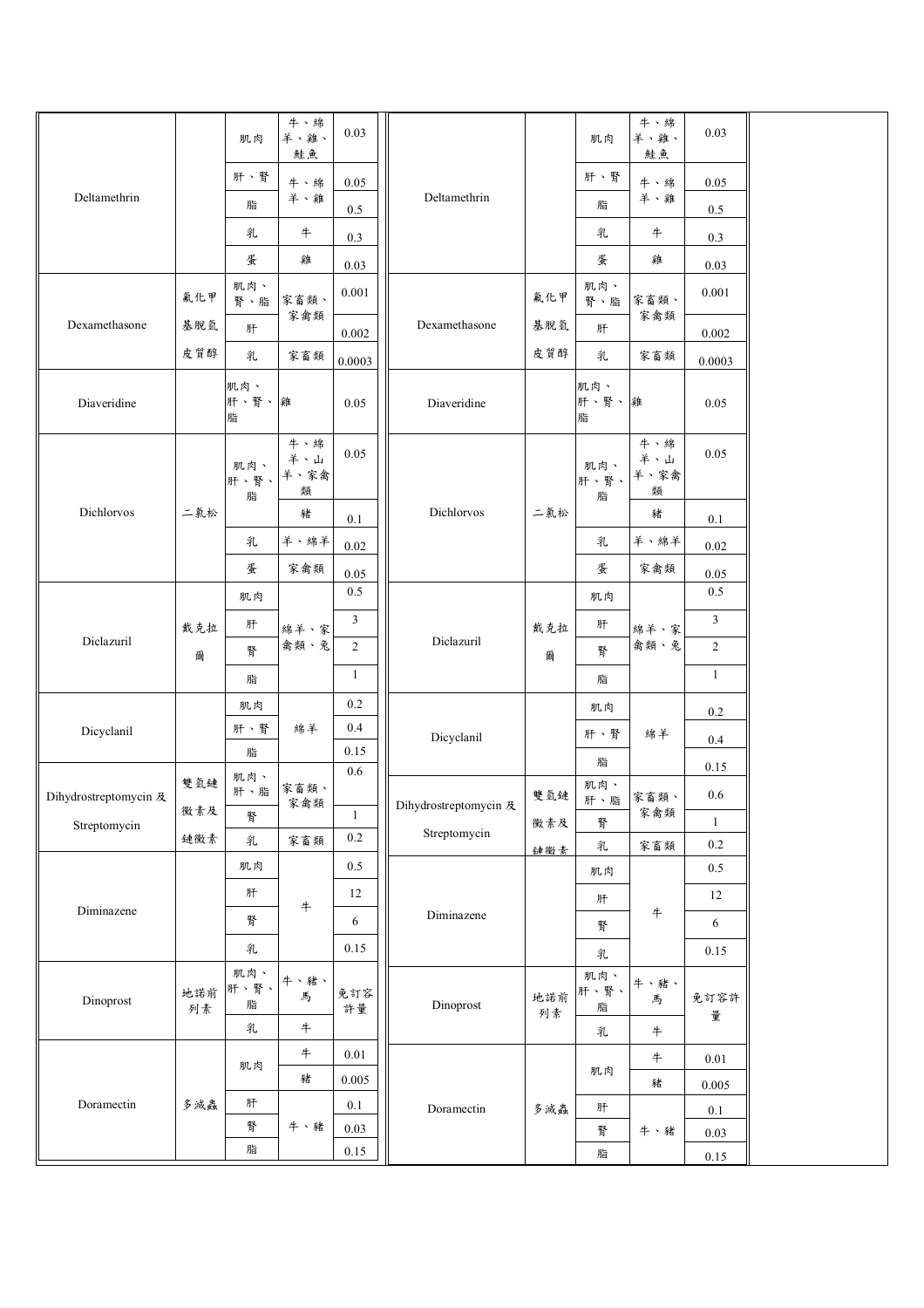|                          | 脱氧羥肝、脂    | 肌肉               | 牛、豬、<br>綿羊、山 | $0.1\,$<br>0.3 |                          | 脫氧羥       | 肌肉<br>肝、脂        | 牛、豬、<br>綿羊、山     | 0.1            |  |
|--------------------------|-----------|------------------|--------------|----------------|--------------------------|-----------|------------------|------------------|----------------|--|
| Doxycycline              | 四環黴       | 腎                | 羊、家禽         |                | Doxycycline              | 四環黴       | 腎                | 羊、家禽             | 0.3<br>0.6     |  |
|                          |           | 蛋                | 類<br>家禽類     | 0.6<br>$0.2\,$ |                          |           | 蛋                | 類<br>家禽類         | 0.2            |  |
|                          | 素         | 肌肉               | 魚            | $0.01\,$       |                          | 素         | 肌肉               | 魚                | 0.01           |  |
| Enramycin                | 恩黴素       | 肌肉、<br>肝、腎、<br>脂 | 豬、雞          | 0.03           | Enramycin                | 恩黴素       | 肌肉、<br>肝、腎、<br>脂 | 豬、雞              | 0.03           |  |
|                          |           | 肌肉<br>脂          | 牛、豬、<br>家禽類  | $0.1\,$        |                          |           | 肌肉<br>脂          | 牛、豬、<br>家禽類      | 0.1            |  |
|                          |           |                  | $\ddagger$   | 0.3            |                          |           |                  | $\boldsymbol{+}$ | 0.3            |  |
| Enrofloxacin             | 恩氟奎       | 肝                | 豬、家禽<br>類    | $0.2\,$        | Enrofloxacin             | 恩氟奎       | 肝                | 豬、家禽<br>類        | 0.2            |  |
|                          | 林羧酸       |                  | 牛            | 0.2            |                          | 林羧酸       |                  | $\ddagger$       | 0.2            |  |
|                          |           | 腎                | 豬、家禽<br>類    | 0.3            |                          |           | 腎                | 豬、家禽<br>類        | 0.3            |  |
|                          |           | 乳                | $\#$         | $0.1\,$        |                          |           | 乳                | $\boldsymbol{+}$ | 0.1            |  |
|                          |           | 肌肉               |              | $0.1\,$        |                          |           | 肌肉               |                  | 0.1            |  |
|                          |           | 肝                |              | $\overline{2}$ |                          |           | 肝                |                  | $\overline{c}$ |  |
| Eprinomectin             |           | 腎                | #            | 0.3            | Eprinomectin             |           | 腎                | $\ddagger$       | 0.3            |  |
|                          |           | 脂                |              | 0.15           |                          |           | 脂                |                  | 0.15           |  |
|                          |           | 乳                |              | 0.02           |                          |           | 乳                |                  | 0.02           |  |
|                          |           | 肌肉、<br>肝、腎、<br>脂 | 家畜類          | 0.2            |                          |           | 肌肉、<br>肝、腎、<br>脂 | 家畜類              | 0.2            |  |
|                          |           | 乳                |              | 0.04           |                          |           | 乳                |                  | 0.04           |  |
| Erythromycin             | 紅黴素       | 肌肉、<br>肝、腎、<br>脂 | 家禽類          | $0.1\,$        | Erythromycin             | 紅黴素       | 肌肉、<br>肝、腎、<br>脂 | 家禽類              | 0.1            |  |
|                          |           | 蛋                |              | 0.05           |                          |           | 蛋                |                  | 0.05           |  |
|                          |           | 肌肉               | 魚            | 0.2            |                          |           | 肌肉               | 魚                | $0.2\,$        |  |
| Estradiol (或 Oestradiol) | 雌二醇       | 肌肉、<br>肝、腎、<br>脂 | 家畜類          | 免訂容<br>許量      | Estradiol (或 Oestradiol) | 雌二醇       | 肌肉、<br>肝、腎、<br>脂 | 家畜類              | 免訂容許<br>量      |  |
|                          |           | 肌肉               |              | $0.5\,$        |                          |           | 肌肉               |                  | $0.5\,$        |  |
|                          |           | 肝、腎              | 雞            | $1.5\,$        |                          |           | 肝、腎              | 雞                | $1.5\,$        |  |
| Ethopabate               | 衣索巴       | 脂                |              | 0.04           | Ethopabate               | 衣索巴       | 脂                |                  | 0.04           |  |
|                          |           |                  | 肌肉、脂 其他家禽    | 5              |                          |           | 肌肉、脂             | 其他家禽             | 5              |  |
|                          |           | 肝、腎              | 類            | $20\,$         |                          |           | 肝、腎              | 類                | 20             |  |
| Etiproston               | 依替前<br>列通 | 肌肉、<br>肝、腎、<br>脂 | 豬            | 免訂容<br>許量      | Etiproston               | 依替前<br>列通 | 肌肉、<br>肝、腎、<br>脂 | 豬                | 免訂容許<br>量      |  |
| Eugenol                  | 丁香酚       | 肌肉(含<br>皮)       | 魚            | 0.05           | Eugenol                  | 丁香酚       | 肌肉(含<br>皮)       | 魚                | $0.05\,$       |  |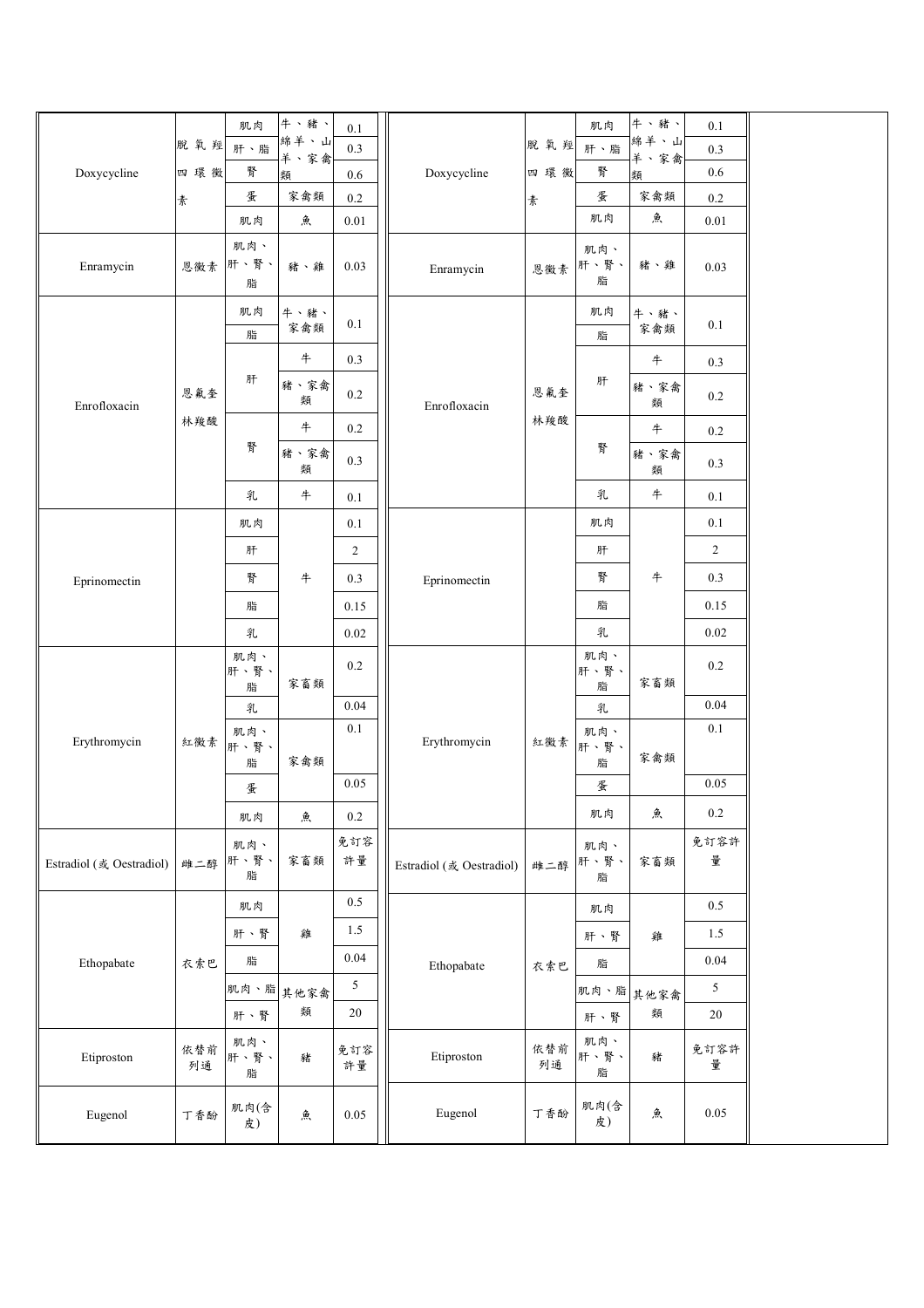| Febantel · Fenbendazole<br>及 Oxfendazole | 肥胖得        | 肌肉、<br>腎、脂<br>肝<br>乳                 | 牛、豬、<br>綿羊、山<br>羊、馬<br>牛、綿<br>羊、山羊 | 0.1<br>0.5<br>0.1                      | Febantel · Fenbendazole<br>及 Oxfendazole | 肥胖得        | 肌肉、<br>腎、脂<br>肝<br>乳                 | 牛、豬、<br>綿羊、山<br>羊、馬<br>牛、綿羊<br>山羊 | 0.1<br>0.5<br>0.1                      |  |
|------------------------------------------|------------|--------------------------------------|------------------------------------|----------------------------------------|------------------------------------------|------------|--------------------------------------|-----------------------------------|----------------------------------------|--|
| Flavophospholipol                        |            | 肌肉、<br>肝、腎、<br>脂<br>乳<br>肌肉、<br>肝、腎、 | 牛、豬<br>$\ddagger$                  | $0.01\,$<br>0.03                       | Flavophospholipol                        |            | 肌肉、<br>肝、腎、<br>脂<br>乳<br>肌肉、<br>肝、腎、 | 牛、豬<br>$\#$                       | $0.01\,$<br>0.03                       |  |
|                                          |            | 脂<br>蛋                               | 雞<br>$\ddagger$                    | $0.02\,$<br>$0.2\,$                    |                                          |            | 脂<br>蛋                               | 雞<br>$\pm$                        | $0.02\,$<br>$0.2\,$                    |  |
|                                          |            | 肌肉                                   | 豬<br>家禽類<br>$\ddagger$             | 0.3<br>0.1<br>$\mathfrak{Z}$           |                                          |            | 肌肉                                   | 豬<br>家禽類<br>$\ddagger$            | 0.3<br>0.1<br>$\mathfrak{Z}$           |  |
|                                          | 氟甲磺        | 肝                                    | 豬<br>家禽類<br>#                      | $\overline{2}$<br>2.5<br>0.3           |                                          | 氟甲磺        | 肝                                    | 豬<br>家禽類<br>$\ddagger$            | $\overline{c}$<br>2.5<br>0.3           |  |
| Florfenicol                              | 氯黴素        | 腎<br>脂(含皮)                           | 豬<br>家禽類<br>$\ddagger$<br>豬        | 0.5<br>0.75<br>0.3<br>0.5              | Florfenicol                              | 氣黴素        | 腎<br>脂(含皮)                           | 豬<br>家禽類<br>$\pm$<br>豬            | $0.5\,$<br>0.75<br>0.3<br>0.5          |  |
|                                          |            | 肌肉<br>(含皮)<br>肌肉                     | 家禽類<br>魚                           | $0.2\,$<br>$\mathbf{1}$                |                                          |            | 肌肉<br>(含皮)<br>肌肉                     | 家禽類<br>魚                          | $0.2\,$<br>$\mathbf{1}$                |  |
| Fluazuron                                |            | (含皮)<br>肌肉<br>肝、腎                    | 龜鱉目<br>牛                           | 0.3<br>0.2<br>0.5                      | Fluazuron                                |            | (含皮)<br>肌肉<br>肝、腎                    | 龜鱉目<br>牛                          | 0.3<br>0.2<br>0.5                      |  |
|                                          |            | 脂<br>肌肉、肝<br>腎                       | 豬                                  | $\tau$<br>$0.01\,$<br>0.3              |                                          |            | 脂<br>肌肉、肝<br>腎                       | 豬                                 | $7\phantom{.0}$<br>0.01<br>0.3         |  |
|                                          | 氟苯並        | 脂<br>肌肉<br>肝<br>腎                    | 家禽類                                | 0.05<br>$0.2\,$<br>0.5<br>0.3          |                                          | 氟苯並        | 脂<br>肌肉<br>肝                         | 家禽類                               | $0.05\,$<br>$0.2\,$<br>$0.5\,$         |  |
| Flubendazole                             | 嘧唑氨<br>基甲酸 | 脂<br>蛋<br>肌肉、                        |                                    | 0.05<br>0.4<br>0.02                    | Flubendazole                             | 嘧唑氨<br>基甲酸 | 腎<br>脂<br>蛋<br>肌肉、                   |                                   | $0.3\,$<br>$0.05\,$<br>0.4<br>$0.02\,$ |  |
|                                          |            | 肝、腎、<br>脂<br>乳<br>肌肉、肝               | 其它家畜<br>類                          | $0.01\,$<br>0.5                        |                                          |            | 肝、腎、<br>脂<br>乳                       | 其它家畜<br>類                         | $0.01\,$                               |  |
|                                          |            | 腎<br>脂                               | 家畜類、<br>家禽類<br>牛、綿                 | $\mathfrak{Z}$<br>$\mathbf{1}$<br>0.05 |                                          |            | 肌肉、肝<br>腎<br>脂                       | 家畜類、<br>家禽類<br>牛、綿                | 0.5<br>$\mathfrak{Z}$<br>$\mathbf{1}$  |  |
| Flumequine                               | 氟滅菌        | 乳<br>肌肉<br>(含皮)<br>肌肉                | 羊、山羊<br>魚                          | 0.5                                    | Flumequine                               | 氟滅菌        | 乳<br>肌肉<br>(含皮)                      | 羊、山羊<br>魚                         | 0.05<br>$0.5\,$                        |  |
|                                          |            | (含皮)                                 | 龜鱉目                                | 0.5                                    |                                          |            | 肌肉<br>(含皮)                           | 龜鱉目                               | $0.5\,$                                |  |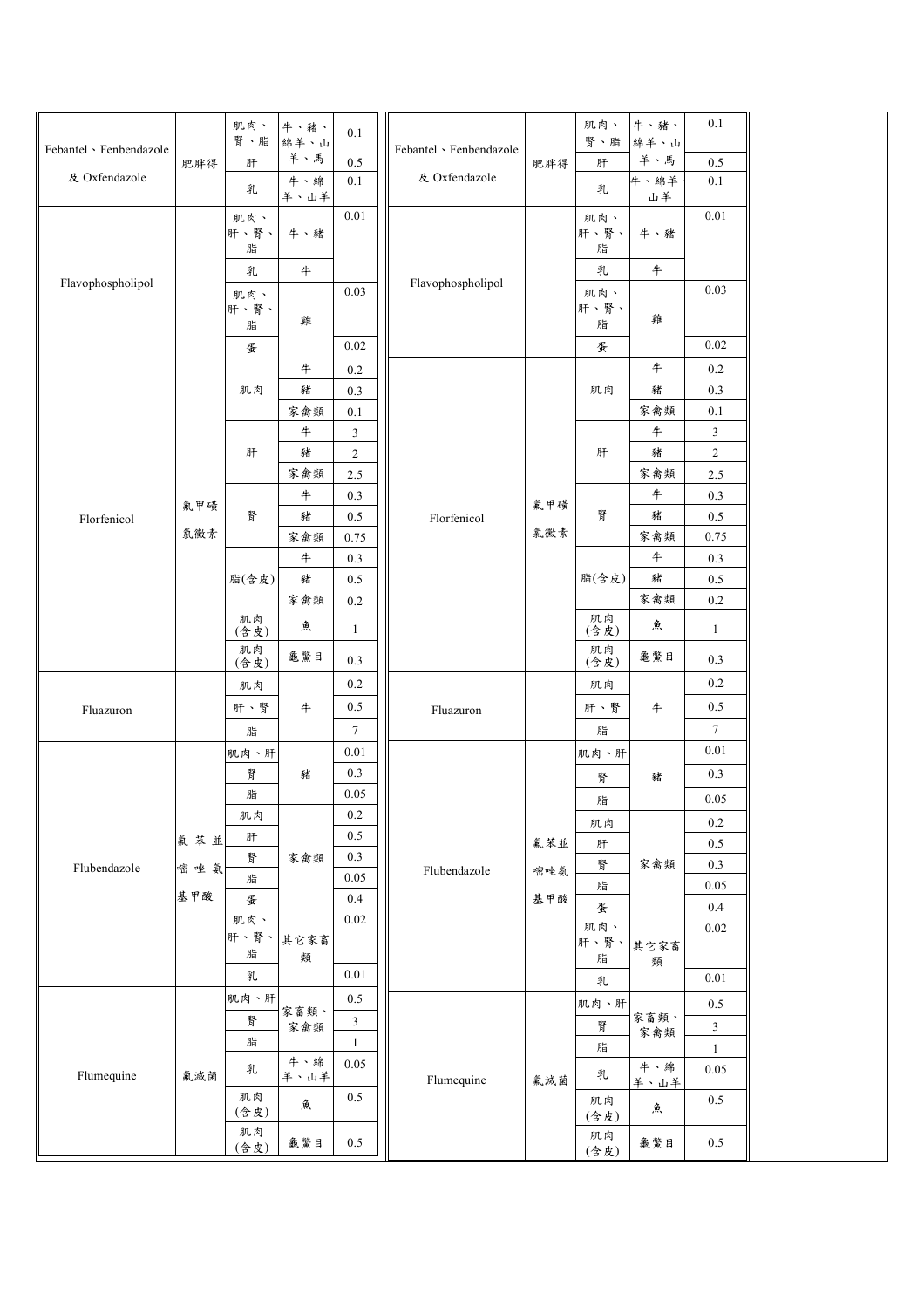|                                  |     |             | $\pm$      | 0.02         |                                  |     |             | #                | $0.02\,$       |  |
|----------------------------------|-----|-------------|------------|--------------|----------------------------------|-----|-------------|------------------|----------------|--|
|                                  |     | 肌肉          | 豬          | 0.05         |                                  |     | 肌肉          | 豬                | $0.05\,$       |  |
|                                  |     |             | 馬          | $0.01\,$     |                                  |     |             | 馬                | 0.01           |  |
|                                  |     |             | #          | 0.3          |                                  |     |             | #                | $0.3\,$        |  |
|                                  |     | 肝           | 豬          | $0.2\,$      |                                  |     | 肝           | 豬                | $0.2\,$        |  |
|                                  |     |             | 馬          | $0.1\,$      |                                  |     |             | 馬                | $0.1\,$        |  |
| Flunixin                         | 氟尼辛 |             | $\ddagger$ | $0.1\,$      | Flunixin                         | 氟尼辛 |             | #                | 0.1            |  |
|                                  |     | 腎           | 豬          | 0.03         |                                  |     | 腎           | 豬                | $0.03\,$       |  |
|                                  |     |             | 馬          | $0.2\,$      |                                  |     |             | 馬                | $0.2\,$        |  |
|                                  |     |             | #          | 0.03         |                                  |     |             | #                | 0.03           |  |
|                                  |     | 脂           | 馬          | 0.02         |                                  |     | 脂           | 馬                | $0.02\,$       |  |
|                                  |     | 脂(含皮)       | 豬          | $0.01\,$     |                                  |     | 脂(含皮)       | 豬                | $0.01\,$       |  |
|                                  |     | 乳           | $\pm$      | 0.04         |                                  |     | 乳           | $\boldsymbol{+}$ | 0.04           |  |
|                                  |     |             |            |              |                                  |     |             |                  |                |  |
|                                  |     | 肌肉          |            | 0.06         |                                  |     |             |                  |                |  |
|                                  | 弗雷拉 | 肚           |            | 0.6          |                                  |     |             |                  |                |  |
| Fluralaner                       | 納   | 腎           | 雞          | 0.4          |                                  |     |             |                  |                |  |
|                                  |     | 脂(含皮)       |            | 0.6          |                                  |     |             |                  |                |  |
|                                  |     | 蛋           |            | $\perp$      |                                  |     |             |                  |                |  |
|                                  |     | 肌肉、脂        |            | 0.1          |                                  |     | 肌肉、脂        |                  | $0.1\,$        |  |
|                                  |     | 肝           |            | $\sqrt{2}$   |                                  |     |             |                  | $\overline{c}$ |  |
|                                  |     | 腎           | 家畜類        | 5            |                                  |     | 肝           | 家畜類              |                |  |
| Gentamicin                       | 健牠黴 |             |            | 0.2          | Gentamicin                       | 健牠黴 | 腎           |                  | 5              |  |
|                                  | 素   | 乳           |            |              |                                  | 素   | 乳           |                  | $0.2\,$        |  |
|                                  |     | 肌肉、<br>肝、腎、 | 家禽類        | $0.1\,$      |                                  |     | 肌肉、         |                  | $0.1\,$        |  |
|                                  |     | 脂           |            |              |                                  |     | 肝、腎、<br>脂   | 家禽類              |                |  |
|                                  |     | 肌肉          |            | 0.1          |                                  |     | 肌肉          |                  | 0.1            |  |
|                                  | 海樂福 | 肝           | 雞、火雞       | 0.3          |                                  | 海樂福 | 肝           | 雞、火雞             | 0.3            |  |
| Halofuginone                     | 精   |             |            | 0.2          | Halofuginone                     | 精   |             |                  | $0.2\,$        |  |
|                                  |     | 脂(含皮)       |            |              |                                  |     | 脂(含皮)       |                  |                |  |
|                                  | 人絨毛 | 肌肉、         |            | 免訂容<br>許量    |                                  | 人絨毛 | 肌肉、         |                  | 免訂容許<br>量      |  |
| Human Chorionic<br>Gonadotrophin | 膜性腺 | 肝、腎、<br>脂(含 | 家畜類        |              | Human Chorionic<br>Gonadotrophin | 膜性腺 | 肝、腎、<br>脂(含 | 家畜類              |                |  |
|                                  | 激素  | 皮)、乳        |            |              |                                  | 激素  | 皮)、乳        |                  |                |  |
|                                  |     |             |            |              |                                  |     |             |                  |                |  |
|                                  |     | 肌肉、<br>肝、腎、 | 家畜類、       | 免訂容          |                                  |     | 肌肉、<br>肝、腎、 | 家畜類、             | 免訂容許           |  |
| Hydrocortisone                   |     | 脂           | 家禽類        | 許量           | Hydrocortisone                   |     | 脂           | 家禽類              | 量              |  |
|                                  |     |             | 牛、綿        | $0.01\,$     |                                  |     |             | 牛、綿              | 0.01           |  |
|                                  |     | 乳           | 羊、山羊       |              |                                  |     | 乳           | 羊、山羊             |                |  |
|                                  |     | 肌肉          |            | 0.3          |                                  |     | 肌肉          |                  | 0.3            |  |
|                                  |     | 肝           |            | $\sqrt{2}$   |                                  |     | 肝           |                  | $\overline{2}$ |  |
| Imidocarb                        |     |             | $\#$       | 1.5          | Imidocarb                        |     | 腎           | $\ddagger$       | 1.5            |  |
|                                  |     | 腎           |            |              |                                  |     | 脂、乳         |                  | 0.05           |  |
|                                  |     | 脂、乳         |            | 0.05         |                                  |     |             |                  |                |  |
|                                  |     | 肌肉、         |            | 0.1          |                                  |     | 肌肉、<br>脂、乳  |                  | 0.1            |  |
|                                  |     | 脂、乳         | $\ddagger$ |              | Isometamidium                    |     | 肝           | $\ddagger$       | 0.5            |  |
| Isometamidium                    |     | 肝           |            | $0.5\,$      |                                  |     |             |                  |                |  |
|                                  |     | 腎           |            | $\mathbf{1}$ |                                  |     | 腎           |                  | $\mathbf{1}$   |  |
|                                  |     | 肌肉          | 牛          | 0.01         |                                  |     | 肌肉          | $+$              | $0.01\,$       |  |
|                                  |     | 肝           |            | 0.1          |                                  |     | 肝           |                  | 0.1            |  |
| Ivermectin                       | 愛滅蟲 | 腎           |            | 0.01         | Ivermectin                       | 愛滅蟲 | 腎           |                  | $0.01\,$       |  |
|                                  |     | 脂           |            | 0.04         |                                  |     | 脂           |                  | 0.04           |  |
|                                  |     |             |            |              |                                  |     |             |                  |                |  |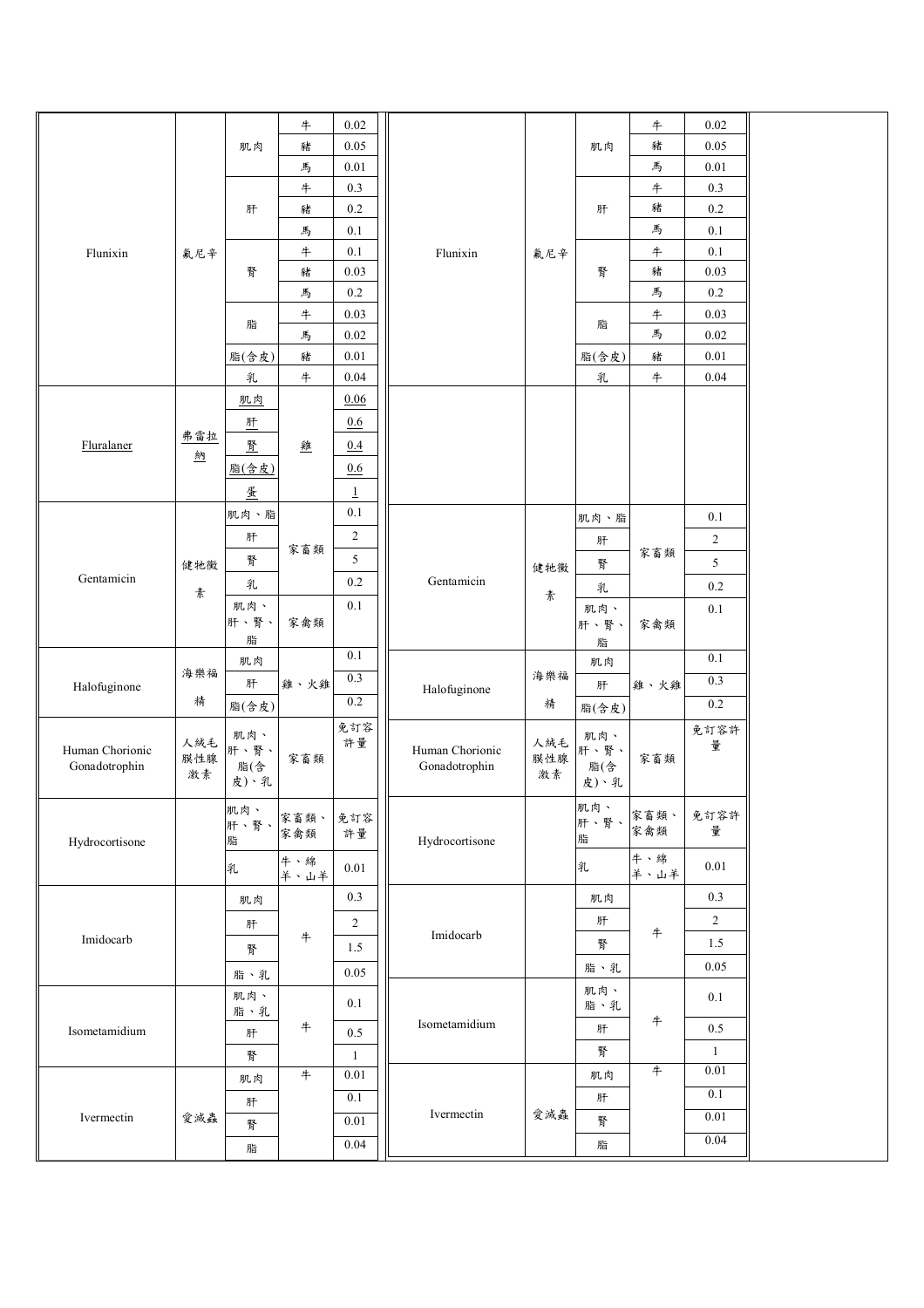|             |     | 肌肉、脂             |             | $0.02\,$     |             |     | 肌肉、脂             |             | $0.02\,$     |  |
|-------------|-----|------------------|-------------|--------------|-------------|-----|------------------|-------------|--------------|--|
|             |     | 肝                | 豬、綿<br>羊、山羊 | 0.015        |             |     | 肝                | 豬、綿<br>羊、山羊 | 0.015        |  |
|             |     | 腎                |             | 0.01         |             |     | 腎                |             | $0.01\,$     |  |
|             |     | 乳                | 牛、綿<br>羊、山羊 | 0.01         |             |     | 乳                | 牛、綿<br>羊、山羊 | 0.01         |  |
| Josamycin   |     | 肌肉、<br>肝、腎、<br>脂 | 豬、家禽<br>類   | 0.04         | Josamycin   |     | 肌肉、<br>肝、腎、<br>脂 | 豬、家禽<br>類   | 0.04         |  |
|             |     | 肌肉、脂             |             | 0.1          |             |     | 肌肉、脂             |             | 0.1          |  |
|             |     | 肝                | 家畜類、<br>家禽類 | $0.6\,$      |             |     | 肝                | 家畜類、<br>家禽類 | $0.6\,$      |  |
| Kanamycin   | 康黴素 | 腎                |             | $2.5\,$      | Kanamycin   | 康徽素 | 腎                |             | 2.5          |  |
|             |     | 乳                | 家畜類         | $0.15\,$     |             |     | 乳                | 家畜類         | 0.15         |  |
|             |     | 蛋                | 家禽類         | $0.5\,$      |             |     | 蛋                | 家禽類         | 0.5          |  |
|             | 北里黴 | 肌肉、<br>肝、腎、<br>脂 | 豬、家禽<br>類   | $0.2\,$      |             | 北里黴 | 肌肉、<br>肝、腎、<br>脂 | 豬、家禽<br>類   | $0.2\,$      |  |
| Kitasamycin | 素   | 蛋                | 家禽類         |              | Kitasamycin | 素   | 蛋                | 家禽類         |              |  |
|             |     | 肌肉               | 魚           | 0.05         |             |     | 肌肉               | 魚           | 0.05         |  |
|             |     | 肝                | 牛、兔         | $0.7\,$      |             |     | 肝                | 牛、兔         | 0.7          |  |
|             |     | 脂(含皮)            |             | $\mathbf{1}$ |             |     | 脂(含皮)            |             | $\mathbf{1}$ |  |
|             |     | 肌肉               | 雞           | 0.1          |             |     | 肌肉               | 雞           | 0.1          |  |
| Lasalocid   | 拉薩羅 | 肝、腎              |             | 0.4          | Lasalocid   | 拉薩羅 | 肝、腎              |             | 0.4          |  |
|             |     | 蛋                |             | 0.05         |             |     | 蛋                |             | 0.05         |  |
|             |     | 肝                | 綿羊          | $\mathbf{1}$ |             |     | 肝                | 綿羊          | $\mathbf{1}$ |  |
|             |     | 肌肉、<br>腎、脂       | 家畜類、<br>家禽類 | $0.01\,$     |             |     | 肌肉、<br>腎、脂       | 家畜類、<br>家禽類 | $0.01\,$     |  |
| Levamisole  | 左美素 | 肝                |             | 0.1          | Levamisole  | 左美素 | 肝                |             | 0.1          |  |
|             |     | 乳                | 家畜類         | 0.1          |             |     | 乳                | 家畜類         | 0.1          |  |
|             |     | 蛋                | 家禽類         | $\mathbf{1}$ |             |     | 蛋                | 家禽類         | $\mathbf{1}$ |  |
|             |     | 肌肉、脂             |             | 0.1          |             |     | 肌肉、脂             |             | 0.1          |  |
|             |     | 肝                | 家畜類、<br>家禽類 | 0.5          |             |     | 肝                | 家畜類、<br>家禽類 | $0.5\,$      |  |
|             | 林可黴 | 腎                |             | 1.5          |             | 林可黴 | 腎                |             | 1.5          |  |
| Lincomycin  | 素   | 乳                | 家畜類         | 0.15         | Lincomycin  | 素   | 乳                | 家畜類         | 0.15         |  |
|             |     | 蛋                | 家禽類         | 0.05         |             |     | 蛋                | 家禽類         | 0.05         |  |
|             |     | 肌肉               | 魚           | $0.1\,$      |             |     | 肌肉               | 魚           | 0.1          |  |
|             |     | 肌肉               |             | 0.1          |             |     | 肌肉               |             | 0.1          |  |
| Maduramicin | 馬杜拉 | 肝                | 家禽類         | $0.8\,$      |             | 馬杜拉 | 肝                | 家禽類         | $0.8\,$      |  |
|             | 黴素  | 腎                |             | $\mathbf{1}$ | Maduramicin | 黴素  | 腎                |             | $\mathbf{1}$ |  |
|             |     | 脂(含皮)            |             | 0.1          |             |     | 脂(含皮)            |             | $0.1\,$      |  |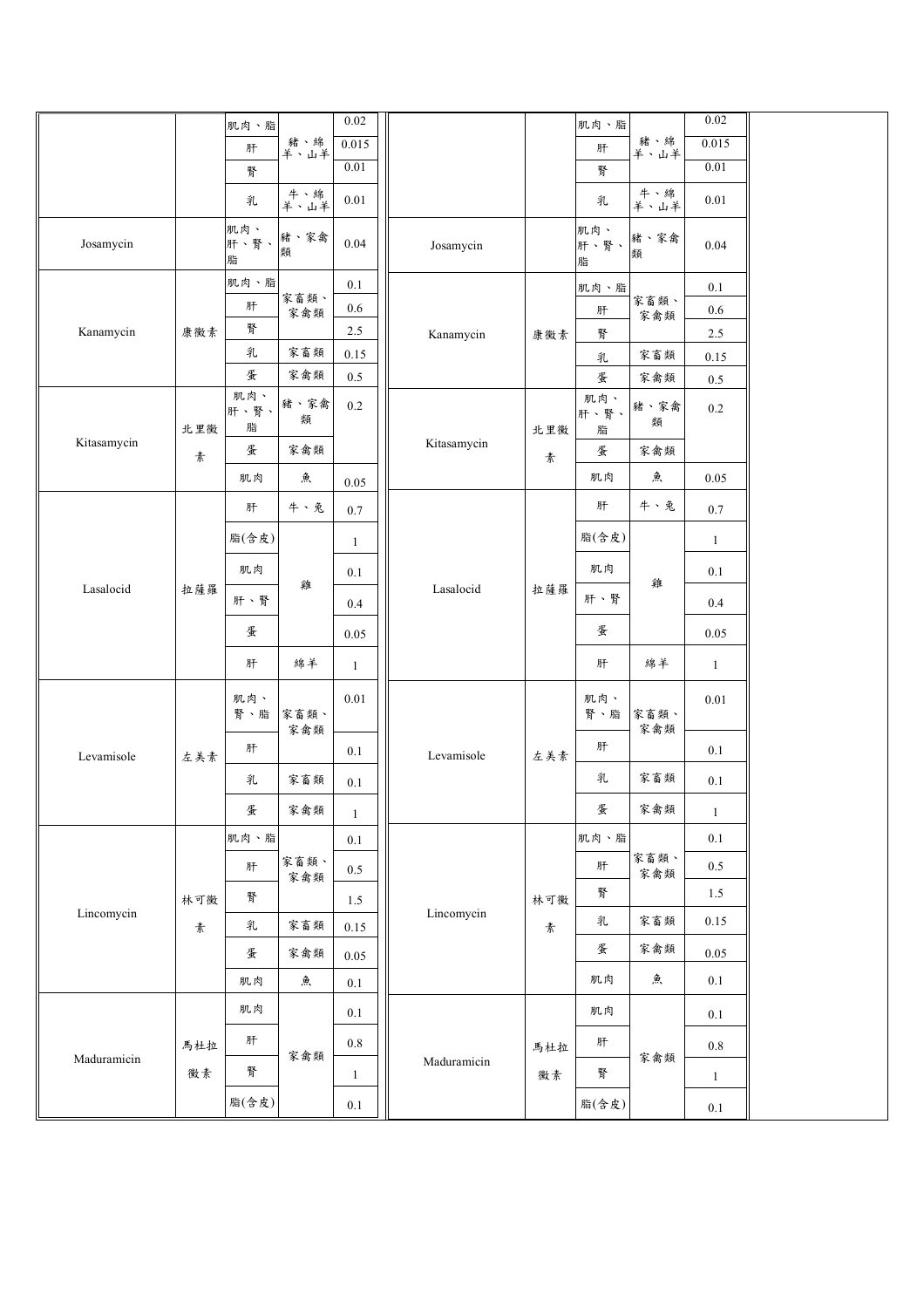| Mebendazole                    | 苯並嘧<br>基甲酸 | 肌肉、<br>唑甲氨 肝、腎、<br>脂、乳 | 家畜類          | 0.02           | Mebendazole                    | 苯並嘧<br>唑甲氨<br>基甲酸 | 肌肉、<br>肝、腎、<br>脂、乳   | 家畜類                    | $0.02\,$       |  |
|--------------------------------|------------|------------------------|--------------|----------------|--------------------------------|-------------------|----------------------|------------------------|----------------|--|
| Melengestrol acetate           |            | 肝<br>脂                 | #            | 0.002<br>0.005 | Melengestrol acetate           |                   | 肝<br>脂               | $\boldsymbol{+}$       | 0.002<br>0.005 |  |
| Metrifonate (見<br>Trichlorfon) |            |                        |              |                | Metrifonate (見<br>Trichlorfon) |                   |                      |                        |                |  |
|                                |            | 肌肉、<br>肝、腎、<br>脂       | 牛、山羊         | 0.05           |                                |                   | 肌肉、<br>肝、腎、<br>脂     | 牛、山羊                   | 0.05           |  |
| Monensin                       | 孟寧素        | 乳                      |              | 0.01           | Monensin                       | 孟寧素               | 乳                    |                        | 0.01           |  |
|                                |            | 肌肉、<br>肝、腎、<br>脂、蛋     | 雞、火<br>雞、鵪鶉  | 免訂容<br>許量      |                                |                   | 肌肉、<br>肝、腎、<br>脂、蛋   | 雞、火<br>雞、鵪鶉            | 免訂容許<br>量      |  |
|                                |            | 肌肉、脂 綿羊、山              | 牛、豬、<br>羊    | 0.3            |                                |                   |                      | 牛、豬、<br>肌肉、脂 綿羊、山<br>羊 | 0.3            |  |
| Morantel                       | 摩朗得        | 肝、腎                    | 牛、綿<br>羊、山羊  | $\overline{c}$ | Morantel                       | 摩朗得               | 肝、腎                  | 牛、綿<br>羊、山羊            | $\overline{2}$ |  |
|                                |            |                        | 豬            | 5              |                                |                   |                      | 豬                      | 5              |  |
|                                |            | 乳                      | 牛、綿羊         | 0.1            |                                |                   | 乳                    | 牛、綿羊                   | 0.1            |  |
|                                |            |                        | 牛、鹿          | 0.02           |                                |                   | 肌肉                   | 牛、鹿                    | $0.02\,$       |  |
|                                |            | 肌肉                     | 綿羊           | 0.05           |                                |                   |                      | 綿羊                     | 0.05           |  |
| Moxidectin                     |            | 肝                      |              | 0.1            | Moxidectin                     |                   | 肝                    |                        | 0.1            |  |
|                                |            | 腎                      | 牛、綿<br>羊、鹿   | 0.05           |                                |                   | 腎                    | 牛、綿<br>羊、鹿             | 0.05           |  |
|                                |            | 脂                      |              | 0.5            |                                |                   | 脂                    |                        | 0.5            |  |
|                                |            | 肌肉、腎                   |              | 0.015          |                                |                   | 肌肉、腎                 |                        | 0.015          |  |
| Narasin                        | 那寧素        | 肝、脂                    | 牛、雞          | 0.05           | Narasin                        | 那寧素               | 肝、脂                  | 牛、雞                    | 0.05           |  |
|                                |            | 肌肉、肝<br>脂              | 家畜類、<br>家禽類  | 0.5            |                                |                   | 肌肉、肝<br>脂            | 家畜類、<br>家禽類            | $0.5\,$        |  |
|                                |            | 腎                      |              | 10             | Neomycin                       | 新黴素               | 腎                    |                        | 10             |  |
| Neomycin                       | 新黴素        | 乳                      | 家畜類          | 1.5            |                                |                   | 乳                    | 家畜類                    | 1.5            |  |
|                                |            | 蛋                      | 家禽類          | 0.5            |                                |                   | 蛋                    | 家禽類                    | 0.5            |  |
| Nicarbazin                     | 乃卡巴<br>精   | 肌肉、<br>肝、腎、<br>脂(含皮)   | 雞            | $0.2\,$        | Nicarbazin                     | 乃卡巴<br>精          | 肌肉、<br>肝、腎、<br>脂(含皮) | 雞                      | $0.2\,$        |  |
| Nosiheptide                    | 六肽黴<br>素   | 肌肉、<br>肝、腎、豬、雞<br>脂    |              | 0.03           | Nosiheptide                    | 六肽黴<br>素          | 肌肉、<br>肝、腎、<br>脂     | 豬、雞                    | 0.03           |  |
| Novobiocin                     | 諾伯黴        | 肌肉、<br>肝、腎、<br>脂       | 牛、雞、<br>火雞、鴨 | $1.0\,$        | Novobiocin                     | 諾伯黴               | 肌肉、<br>肝、腎、<br>脂     | 牛、雞、<br>火雞、鴨           | $1.0\,$        |  |
|                                | 素          | 乳                      | $\#$         | 0.1            |                                | 素                 | 乳                    | $\,$ $\,$              | 0.1            |  |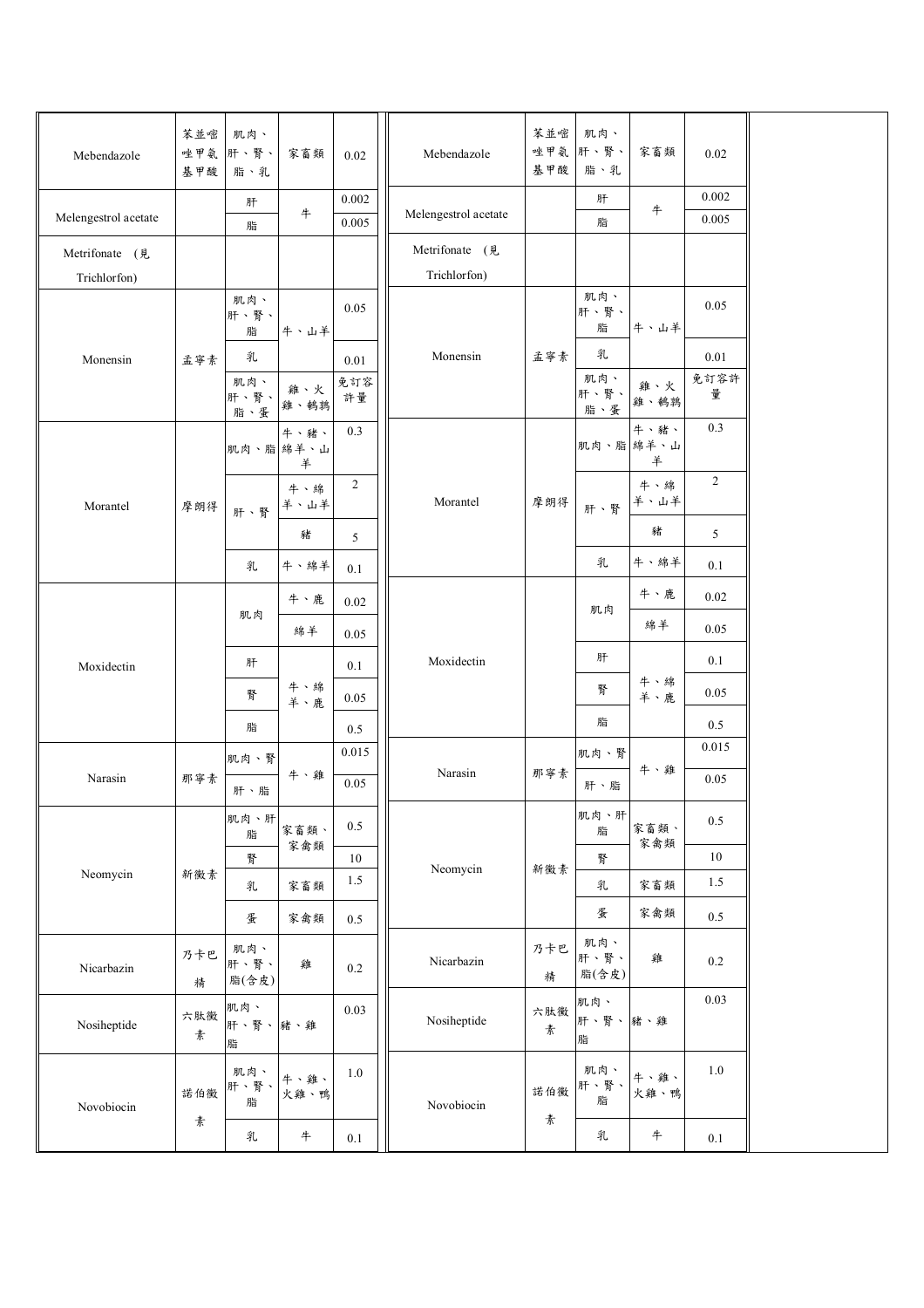| Oleandomycin                                | 歐黴素       | 肌肉、<br>肝、腎、<br>脂<br>乳    | 牛、豬、<br>綿羊、山<br>羊、雞、<br>火雞<br>牛、綿<br>羊、山羊 | 0.15<br>0.05                   | Oleandomycin                                | 歐黴素       | 肌肉、<br>肝、腎、<br>脂<br>乳    | 牛、豬、<br>綿羊、山<br>羊、雞、<br>火雞<br>牛、綿 | 0.15<br>0.05            |  |
|---------------------------------------------|-----------|--------------------------|-------------------------------------------|--------------------------------|---------------------------------------------|-----------|--------------------------|-----------------------------------|-------------------------|--|
| Orbifloxacin                                |           | 肌肉、<br>肝、腎、牛、豬<br>脂<br>乳 | 4                                         | 0.02                           | Orbifloxacin                                |           | 肌肉、<br>肝、腎、牛、豬<br>脂<br>乳 | 羊、山羊<br>牛                         | $0.02\,$                |  |
| Ormetoprim                                  | 歐美德<br>普  | 肌肉、<br>肝、腎、<br>脂         | 雞、火<br>雞、鴨、<br>鯰魚、<br>鮭魚                  | 0.1                            | Ormetoprim                                  | 歐美德<br>普  | 肌肉、<br>肝、腎、<br>脂         | 雞、火<br>雞、鴨、<br>鯰魚、<br>鮭魚          | 0.1                     |  |
| Oxacillin                                   |           | 肌肉、<br>肝、腎、<br>脂         | 牛、豬、<br>綿羊、山<br>羊、家禽<br>類                 | 0.3                            | Oxacillin                                   |           | 肌肉、<br>肝、腎、<br>脂         | 牛、豬、<br>綿羊、山<br>羊、家禽<br>類         | 0.3                     |  |
|                                             |           | 乳                        | 牛、綿羊                                      | 0.03                           |                                             |           | 乳                        | 牛、綿羊                              | 0.03                    |  |
| Oxfendazole (見<br>Febantel)                 |           |                          |                                           |                                | Oxfendazole (見<br>Febantel)                 |           |                          |                                   |                         |  |
|                                             |           | 肌肉、腎                     |                                           | 0.1                            |                                             |           | 肌肉、腎                     |                                   | 0.1                     |  |
|                                             |           | 肝                        | 豬                                         | 0.2                            |                                             |           | 肝                        | 豬                                 | 0.2                     |  |
|                                             | 奥苯達       | 脂                        |                                           | 0.5                            | Oxibendazole                                | 奥苯達       | 脂                        |                                   | 0.5                     |  |
| Oxibendazole                                |           | 肌肉、<br>肝、腎、<br>脂         | 牛、綿<br>羊、山羊                               | 0.1                            |                                             |           | 肌肉、<br>肝、腎、<br>脂         | 牛、綿<br>羊、山羊                       | 0.1                     |  |
|                                             |           | 乳                        |                                           | 0.05                           |                                             |           | 乳                        |                                   | 0.05                    |  |
|                                             |           | 肌肉                       |                                           | 0.1                            |                                             |           | 肌肉                       |                                   | 0.1                     |  |
|                                             |           | 肝、腎                      | 家畜類、<br>家禽類                               | $0.15\,$                       |                                             |           | 肝、腎                      | 家畜類、<br>家禽類                       | 0.15                    |  |
|                                             |           | 脂                        |                                           | 0.05                           |                                             |           | 脂                        |                                   | 0.05                    |  |
|                                             | 歐索林       | 蛋                        | 家禽類                                       | 0.05                           |                                             | 歐索林       | 蛋                        | 家禽類                               | 0.05                    |  |
| Oxolinic acid                               | 酸         | 肌肉<br>(含皮)               | 魚                                         | 0.05                           | Oxolinic acid                               | 酸         | 肌肉<br>(含皮)               | 魚                                 | 0.05                    |  |
|                                             |           | 肌肉                       | 十足目、<br>無尾目                               | $0.1\,$                        |                                             |           | 肌肉                       | 十足目、<br>無尾目                       | 0.1                     |  |
|                                             |           | 肌肉<br>(含皮)               | 龜鱉目                                       | 0.1                            |                                             |           | 肌肉<br>(含皮)               | 龜鱉目                               | 0.1                     |  |
| Oxytetracycline<br>(見<br>Chlortetracycline) | 羥四環<br>黴素 |                          |                                           |                                | Oxytetracycline<br>(見<br>Chlortetracycline) | 羥四環<br>黴素 |                          |                                   |                         |  |
| Oxytocin                                    | 催產素       | 肌肉、<br>肝、腎、<br>脂、乳       | 家畜類                                       | 免訂容<br>許量                      | Oxytocin                                    | 催產素       | 肌肉、<br>肝、腎、<br>脂、乳       | 家畜類                               | 免訂容許<br>量               |  |
|                                             |           | 肌肉、<br>肝、腎               | 牛、豬、<br>綿羊、山                              | 0.05                           |                                             |           | 肌肉、<br>肝、腎               | 牛、豬、<br>綿羊、山                      | 0.05                    |  |
| Phoxim                                      |           | 脂                        | 羊                                         | 0.4                            | Phoxim                                      |           | 脂                        | 羊                                 | 0.4                     |  |
|                                             |           | 乳                        | #                                         | 10                             |                                             |           | 乳                        | $\#$                              | 10                      |  |
|                                             |           | 肌肉                       |                                           | 0.4                            |                                             |           | 肌肉                       |                                   | 0.4                     |  |
| Piperazine                                  |           | 肝                        | 豬                                         | $\overline{c}$<br>$\mathbf{1}$ | Piperazine                                  |           | 肝                        | 豬                                 | $\overline{c}$          |  |
|                                             |           | 腎<br>脂                   |                                           | $0.8\,$                        |                                             |           | 腎                        |                                   | $\mathbf{1}$<br>$0.8\,$ |  |
|                                             |           |                          |                                           |                                |                                             |           | 脂                        |                                   |                         |  |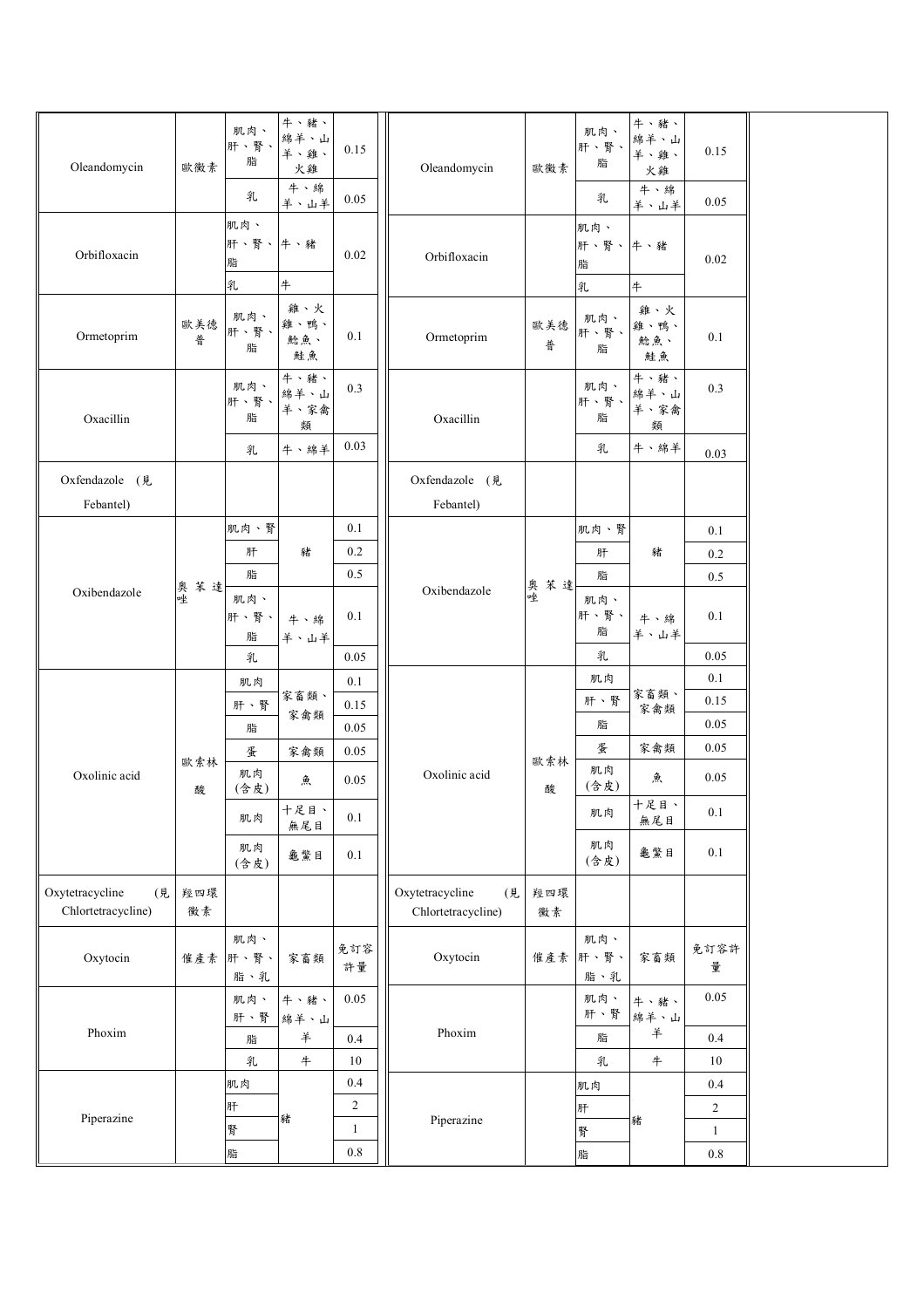|                                      |     | 肌肉、          |              | 0.05           |                                      |            | 肌肉、         |           | 0.05           |
|--------------------------------------|-----|--------------|--------------|----------------|--------------------------------------|------------|-------------|-----------|----------------|
|                                      |     | 肝、腎、         | 其他家畜<br>類    |                |                                      |            | 肝、腎、        | 其他家畜<br>類 |                |
|                                      |     | 脂、乳          |              |                |                                      |            | 脂、乳         |           |                |
|                                      |     | 肌肉、<br>肝、腎、  |              | 0.1            |                                      |            | 肌肉、<br>肝、腎、 |           | 0.1            |
|                                      |     | 脂            | 家禽類          |                |                                      |            | 脂           | 家禽類       |                |
|                                      |     | 蛋            |              | $\overline{2}$ |                                      |            | 蛋           |           | $\overline{2}$ |
|                                      |     | 肌肉、          | 牛、豬、<br>綿羊、山 | $0.1\,$        |                                      |            | 肌肉、         | 牛、豬、      | 0.1            |
|                                      |     | 肝、腎          | 羊            |                |                                      |            | 肝、腎         | 綿羊、山<br>羊 |                |
|                                      |     | 肌肉(脂         |              | 0.5            |                                      |            | 肌肉(脂        |           | 0.5            |
| Piperonyl butoxide                   |     | 肪基<br>準)、肝、  |              |                | Piperonyl butoxide                   |            | 肪基<br>準)、肝、 |           |                |
|                                      |     | 腎            | 家禽類          |                |                                      |            | 腎           | 家禽類       |                |
|                                      |     | 蛋            |              | 1              |                                      |            | 蛋           |           | $\mathbf{1}$   |
|                                      |     | 乳            | #            | 0.05           |                                      |            | 乳           | $\#$      | 0.05           |
|                                      |     | 肌肉、脂         |              |                |                                      |            | 肌肉、脂        |           |                |
| Praziquantel                         |     | 肝、腎          | 綿羊           | 0.05           | Praziquantel                         |            | 肝、腎         | 綿羊        | 0.05           |
|                                      | 孕馬血 | 肌肉、          |              |                |                                      |            | 肌肉、         |           |                |
| Pregnant Mare Serum<br>Gonadotrophin | 清性腺 | 肝、腎、<br>脂(含  | 家畜類          | 免訂容<br>許量      | Pregnant Mare Serum<br>Gonadotrophin | 孕馬血<br>清性腺 | 肝、腎、<br>脂(含 | 家畜類       | 免訂容許           |
|                                      | 激素  | 皮)、乳         |              |                |                                      | 激素         | 皮)、乳        |           | 量              |
|                                      |     | 肌肉、脂         |              | 0.004          |                                      |            | 肌肉、脂        |           | 0.004          |
|                                      |     | 肝、腎          | #            | 0.01           |                                      |            | 肝、腎         | #         | 0.01           |
|                                      |     | 乳            |              | 0.006          |                                      |            |             |           | 0.006          |
|                                      |     | 肌肉、          | 其他家畜         | 0.0007         |                                      |            | 乳           |           | 0.0007         |
| Prednisolone                         |     | 肝、腎、<br>脂、乳  | 類            |                | Prednisolone                         |            | 肌肉、<br>肝、腎、 | 其他家畜      |                |
|                                      |     |              |              | 0.0007         |                                      |            | 脂、乳         | 類         |                |
|                                      |     | 肌肉、<br>肝、腎、  | 家禽類          |                |                                      |            | 肌肉、         |           | 0.0007         |
|                                      |     | 脂、蛋          |              |                |                                      |            | 肝、腎、        | 家禽類       |                |
|                                      |     | 肌肉、          |              | 免訂容            |                                      |            | 脂、蛋         |           |                |
| Procine Somatotropin                 |     | 肝、腎、         | 豬            | 許量             | Procine Somatotropin                 |            | 肌肉、<br>肝、腎、 | 豬         | 免訂容許<br>量      |
|                                      |     | 脂            |              |                |                                      |            | 脂           |           |                |
| Progesterone                         | 黄體酮 | 肌肉、<br>肝、腎、  | 家畜類          | 免訂容            | Progesterone                         |            | 肌肉、<br>肝、腎、 | 家畜類       | 免訂容許           |
|                                      |     | 脂            |              | 許量             |                                      | 黃體酮        | 脂           |           | 量              |
|                                      |     | 肌肉、脂         |              | $\mathbf{1}$   |                                      |            | 肌肉、脂        |           | $\mathbf{1}$   |
|                                      |     | 肝、腎          | 豬            | $10\,$         |                                      |            | 肝、腎         | 豬         | $10\,$         |
| Pyrantel                             |     | 肌肉、          | 馬            | 免訂容            | Pyrantel                             |            |             | 馬         | 免訂容許           |
|                                      |     | 肝、腎、         | 其他家畜         | 許量<br>0.5      |                                      |            | 肌肉、<br>肝、腎、 |           | 量              |
|                                      |     | 脂            | 類            |                |                                      |            | 脂           | 其他家畜<br>類 | 0.5            |
|                                      |     | 肌肉、          |              | 0.05           |                                      |            | 肌肉、         |           | $0.05\,$       |
| Pyrimethamine                        |     | 肝、腎、豬、雞<br>脂 |              |                | Pyrimethamine                        |            | 肝、腎、<br>脂   | 豬、雞       |                |
|                                      | 萊克多 |              |              |                |                                      | 萊克多        |             |           |                |
| Ractopamine                          | 巴胺  | 肌肉           | $\#$         | $0.01\,$       | Ractopamine                          | 巴胺         | 肌肉          | #         | $0.01\,$       |
|                                      |     | 肌肉、          |              |                |                                      |            | 肌肉、         |           |                |
| Robenidine hydrochloride             | 羅苯嘧 | 肝、腎、<br>蛋    | 雞            | $0.1\,$        | Robenidine hydrochloride             | 羅苯嘧        | 肝、腎、<br>蛋   | 雞         | $0.1\,$        |
|                                      | 啶   | 脂(含皮)        |              |                |                                      | 啶          | 脂(含皮)       |           |                |
|                                      |     |              |              | $0.2\,$        |                                      |            |             |           | $0.2\,$        |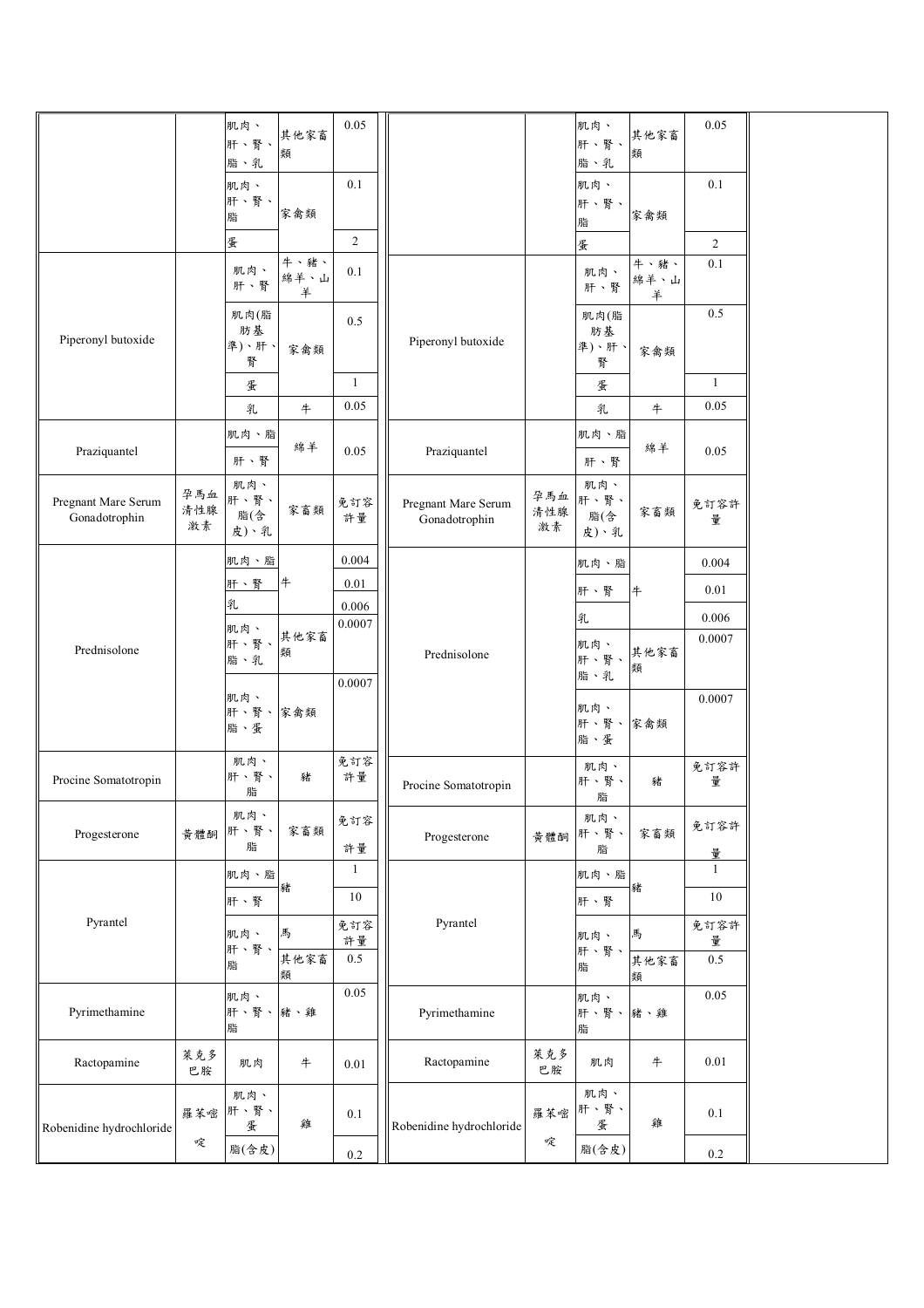|                                            |                 | 肌肉、脂             |              | 0.05           |                                            |                 | 肌肉、脂             |                                     | 0.05           |  |
|--------------------------------------------|-----------------|------------------|--------------|----------------|--------------------------------------------|-----------------|------------------|-------------------------------------|----------------|--|
| Salinomycin                                |                 | 肝、腎              | 牛            | 0.5            |                                            | 沙利黴             | 肝、腎              | $\#$                                | 0.5            |  |
|                                            | 沙利黴             | 肌肉、<br>肝、腎、<br>脂 | 豬            | 0.1            | Salinomycin                                |                 | 肌肉、<br>肝、腎、<br>脂 | 豬                                   | 0.1            |  |
|                                            | 素               | 肌肉、脂             |              | 0.1            |                                            | 素               | 肌肉、脂             |                                     | $0.1\,$        |  |
|                                            |                 | 肝、腎              | 家禽類          | $0.5\,$        |                                            |                 | 肝、腎              | 家禽類                                 | 0.5            |  |
|                                            |                 | 蛋                |              | 0.02           |                                            |                 | 蛋                |                                     | $0.02\,$       |  |
|                                            |                 | 肌肉               |              | $0.01\,$       |                                            |                 | 肌肉               |                                     | $0.01\,$       |  |
| Sarafloxacin                               | 仙杜拉<br>素        | 肝、腎              | 雞、火雞         | $0.08\,$       | Sarafloxacin                               |                 | 肝、腎              | 雞、火雞<br>雞                           | $0.08\,$       |  |
|                                            |                 | 脂                |              | $0.02\,$       |                                            |                 | 脂                |                                     | 0.02           |  |
|                                            |                 | 肌肉               |              | 0.05           |                                            |                 | 肌肉               |                                     | $0.05\,$       |  |
| Semduramicin                               |                 | 肝、脂              | 雞            | 0.5            | Semduramicin                               | 仙杜拉<br>素        | 肝、脂              |                                     | 0.5            |  |
|                                            |                 | 腎                |              | 0.2            |                                            |                 | 腎                |                                     | $0.2\,$        |  |
|                                            |                 | 肌肉               |              | 0.5            |                                            |                 | 肌肉               |                                     | $0.5\,$        |  |
|                                            |                 | 肝、脂              | 牛、豬、<br>綿羊、雞 | $\overline{c}$ |                                            | 觀黴素             | 肝、脂              | 牛、豬、<br>綿羊、雞<br>其他家畜<br>類、其他<br>家禽類 | $\overline{c}$ |  |
|                                            |                 | 腎                |              | 5              |                                            |                 | 腎                |                                     | 5              |  |
|                                            |                 | 肌肉               |              | 0.3            |                                            |                 | 肌肉               |                                     | $0.3\,$        |  |
| Spectinomycin                              | 觀黴素             | 肝                | 其他家畜<br>類、其他 | $\mathbf{1}$   | Spectinomycin                              |                 | 肝                |                                     | $\mathbf{1}$   |  |
|                                            |                 | 腎                | 家禽類          | 5              |                                            |                 | 腎                |                                     | 5              |  |
|                                            |                 | 脂                |              | 0.5            |                                            |                 | 脂                |                                     | $0.5\,$        |  |
|                                            |                 | 乳                | 家畜類          | 0.2            |                                            |                 | 乳                | 家畜類                                 | $0.2\,$        |  |
|                                            |                 | 蛋                | 家禽類          | $\overline{2}$ |                                            |                 | 蛋                | 家禽類                                 | $\overline{c}$ |  |
|                                            |                 | 肌肉               | 家畜類、         | 0.2            |                                            |                 | 肌肉               | 家畜類、                                | $0.2\,$        |  |
|                                            |                 | 肝                | 雞            | 0.6            | Spiramycin                                 | 史黴素             | 肝                | 雞                                   | $0.6\,$        |  |
|                                            |                 | 脂                |              | 0.3            |                                            |                 | 脂                |                                     | 0.3            |  |
|                                            | 史徽素             | 腎                | 家畜類          | 0.3            |                                            |                 | 腎                | 家畜類                                 | 0.3            |  |
| Spiramycin                                 |                 |                  | 雞            | 0.8            |                                            |                 |                  | 雞<br>其他家禽                           | $0.8\,$        |  |
|                                            |                 | 肌肉、脂             | 其他家禽<br>類    | 0.1            |                                            |                 | 肌肉、脂             |                                     | 0.1            |  |
|                                            |                 | 肝、腎              |              | $\mathbf{1}$   |                                            |                 | 肝、腎              | 類                                   | $\mathbf{1}$   |  |
|                                            |                 | 乳                | 家畜類          | 0.2            |                                            |                 | 乳                | 家畜類                                 | $0.2\,$        |  |
|                                            |                 | 肌肉               | 魚、蝦          | 0.2            |                                            |                 | 肌肉               | 魚、蝦                                 | $0.2\,$        |  |
| Streptomycin<br>(見<br>Dihydrostreptomycin) | 鏈黴素             |                  |              |                | Streptomycin<br>(見<br>Dihydrostreptomycin) | 鏈黴素             |                  |                                     |                |  |
|                                            |                 | 肌肉、<br>肝、腎、      | 家畜類、         |                |                                            |                 | 肌肉、<br>肝、腎、      | 家畜類、                                |                |  |
| Sulfadrugs                                 | 磺胺劑             | 脂                | 家禽類          | $0.1\,$        | Sulfadrugs                                 | 磺胺劑             | 脂                | 家禽類<br>家畜類                          | $0.1\,$        |  |
|                                            |                 | 乳                | 家畜類          |                |                                            |                 | 乳                |                                     |                |  |
|                                            |                 | 蛋                | 家禽類          |                |                                            |                 | 蛋                | 家禽類                                 |                |  |
| Sulfadimethoxine <sup>(4)</sup>            | 磺胺二<br>甲氧嘧<br>啶 | 肌肉               | 魚、蝦          | $0.1\,$        | Sulfadimethoxine <sup>(4)</sup>            | 磺胺二<br>甲氧嘧<br>啶 | 肌肉               | 魚、蝦                                 | $0.1\,$        |  |
| Sulfamonomethoxine <sup>(4)</sup>          | 磺胺一<br>甲氧嘧      | 肌肉               | 魚、無尾<br>目    | 0.1            | Sulfamonomethoxine <sup>(4)</sup>          | 磺胺一<br>甲氧嘧      | 肌肉               | 魚、無尾<br>目                           | $0.1\,$        |  |
|                                            | 啶               | 肌肉<br>(含皮)       | 龜鱉目          |                |                                            | 啶               | 肌肉<br>(含皮)       | 龜鱉目                                 |                |  |
| Testosterone                               | 睾固酮             | 肌肉、<br>肝、腎、      | $\ddagger$   | 免訂容<br>許量      | Testosterone                               | 睾固酮             | 肌肉、<br>肝、腎、      | $\#$                                | 免訂容許<br>量      |  |
|                                            |                 | 脂                |              |                |                                            |                 | 脂                |                                     |                |  |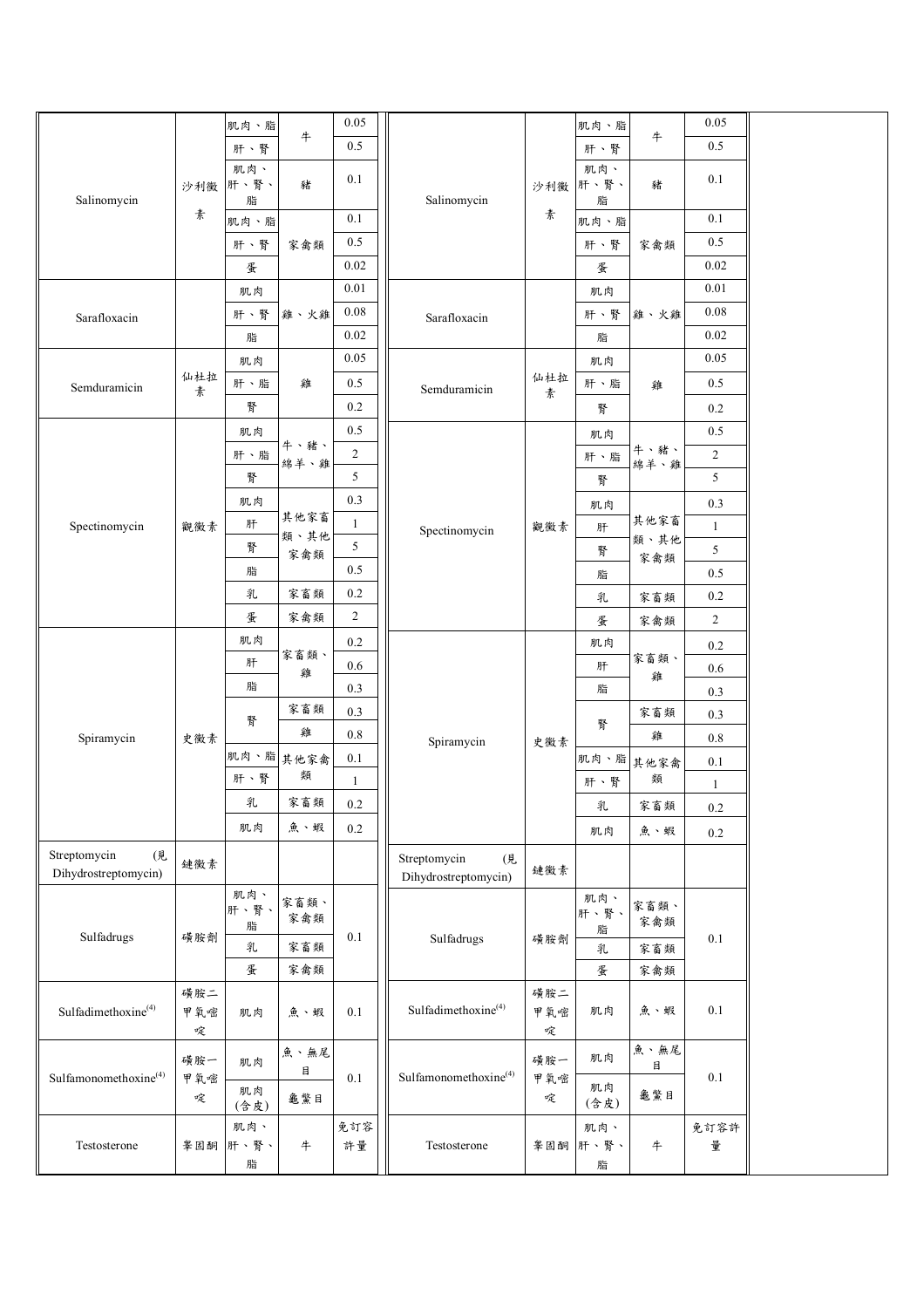|                                   |     | 肌肉               |                           | $0.64$ ppb   |                         |                                   |                  | 肌肉                        |                     | $0.64$ ppb   |  |
|-----------------------------------|-----|------------------|---------------------------|--------------|-------------------------|-----------------------------------|------------------|---------------------------|---------------------|--------------|--|
| Testosterone propionate           |     | 肝                | 小牡牛                       | $1.3$ ppb    |                         |                                   |                  | 肝                         |                     | 1.3 ppb      |  |
|                                   |     | 腎                |                           | $1.9$ ppb    | Testosterone propionate |                                   | 腎                | 小牡牛                       | $1.9$ ppb           |              |  |
|                                   |     | 脂                |                           | $2.6$ ppb    |                         |                                   |                  | 脂                         |                     | $2.6$ ppb    |  |
| Tetracycline<br>(見                | 四環黴 |                  |                           |              |                         | Tetracycline<br>(見                | 四環黴              |                           |                     |              |  |
| Chlortetracycline)<br>Tetramisole | 素   |                  |                           |              |                         | Chlortetracycline)                | 素                |                           |                     |              |  |
| (見 Levamisole)                    |     |                  |                           |              |                         | Tetramisole<br>(見 Levamisole)     |                  |                           |                     |              |  |
| Thiamphenicol                     | 甲磺氯 | 肌肉、<br>肝、腎、<br>脂 | 牛、豬、<br>綿羊、山<br>羊、家禽<br>類 | 0.05         | Thiamphenicol           | 甲磺氯<br>黴素                         | 肌肉、<br>肝、腎、<br>脂 | 牛、豬、<br>綿羊、山<br>羊、家禽<br>類 | 0.05                |              |  |
|                                   | 黴素  | 乳                | 牛、綿<br>羊、山羊               |              |                         |                                   | 乳                | 牛、綿<br>羊、山羊               |                     |              |  |
|                                   |     | 肌肉               | 魚                         |              |                         |                                   |                  | 肌肉                        | 魚                   |              |  |
| Tiabendazole<br>(或 Thiabendazole) |     | 肌肉、<br>肝、腎、<br>脂 | 牛、豬、<br>綿羊、<br>山羊、馬       | 0.1          |                         | Tiabendazole<br>(或 Thiabendazole) |                  | 肌肉、<br>肝、腎、<br>脂          | 牛、豬、<br>綿羊、<br>山羊、馬 | 0.1          |  |
|                                   |     | 乳                | 牛、綿<br>羊、山羊               |              |                         |                                   |                  | 乳                         | 牛、綿<br>羊、山羊         |              |  |
| Tiamulin                          | 泰妙素 | 肌肉、<br>肝、腎、<br>脂 | 豬、家禽<br>類                 | 0.1          |                         | Tiamulin                          | 泰妙素              | 肌肉、<br>肝、腎、<br>脂          | 豬、家禽<br>類           | 0.1          |  |
|                                   |     | 蛋                | 家禽類                       | $\mathbf{1}$ |                         |                                   |                  | 蛋                         | 家禽類                 | 1            |  |
|                                   |     | 肌肉、脂             | 牛、豬、<br>綿羊                | 0.1          |                         |                                   |                  | 肌肉、脂                      | 牛、豬、<br>綿羊          | 0.1          |  |
|                                   |     |                  | 牛、綿羊                      | $\mathbf{1}$ |                         |                                   |                  | 肝                         | 牛、綿羊                | $\mathbf{1}$ |  |
|                                   |     | 肝                | 豬                         | 1.5          |                         |                                   |                  |                           | 豬                   | 1.5          |  |
|                                   |     |                  | 牛、綿羊                      | 0.3          | Tilmicosin              |                                   |                  | 牛、綿羊<br>腎                 | 0.3                 |              |  |
| Tilmicosin                        |     | 腎                | 豬                         | 1            |                         |                                   |                  |                           | 豬                   | $\mathbf{1}$ |  |
|                                   |     | 肌肉               | 雞                         | 0.075        |                         |                                   |                  | 肌肉                        | 雞                   | 0.075        |  |
|                                   |     | 皮(含脂)            |                           | 0.075        |                         |                                   |                  | 皮(含脂)                     |                     | 0.075        |  |
|                                   |     | 肝                |                           | $\mathbf{1}$ |                         |                                   |                  | 肝                         |                     | $\mathbf{1}$ |  |
|                                   |     | 腎                |                           | 0.25         |                         |                                   |                  | 腎                         |                     | 0.25         |  |
|                                   |     | 肌肉、脂             |                           | 0.05         |                         |                                   |                  | 肌肉、脂                      |                     | $0.05\,$     |  |
|                                   | 托芬那 | 肝                | 牛、豬                       | 0.4          |                         |                                   | 托芬那              | 肝                         | 牛、豬                 | 0.4          |  |
| Tolfenamic acid                   | 酸   | 腎                |                           | 0.1          |                         | Tolfenamic acid                   | 酸                | 腎                         |                     | 0.1          |  |
|                                   |     | 乳                | #                         | 0.05         |                         |                                   |                  | 乳                         | $\ddagger$          | 0.05         |  |
|                                   |     | 肌肉               | 豬                         | 0.1          |                         |                                   |                  | 肌肉                        | 豬                   | 0.1          |  |
|                                   |     | 肝                |                           | $0.5\,$      |                         |                                   |                  | 肝                         |                     | 0.5          |  |
| Toltrazuril                       |     | 腎                |                           | 0.25         |                         |                                   |                  | 腎                         |                     | 0.25         |  |
|                                   |     | 脂                |                           | 0.15         |                         | Toltrazuril                       |                  | 脂                         |                     | 0.15         |  |
|                                   |     | 肌肉               | 家禽類                       | 0.1          |                         |                                   |                  | 肌肉                        | 家禽類                 | 0.1          |  |
|                                   |     | 肝<br>腎           |                           | 0.6<br>0.4   |                         |                                   |                  | 肝<br>腎                    |                     | 0.6<br>0.4   |  |
|                                   |     | 脂                |                           | 0.2          |                         |                                   |                  | 脂                         |                     | 0.2          |  |
|                                   |     |                  |                           |              |                         |                                   |                  |                           |                     |              |  |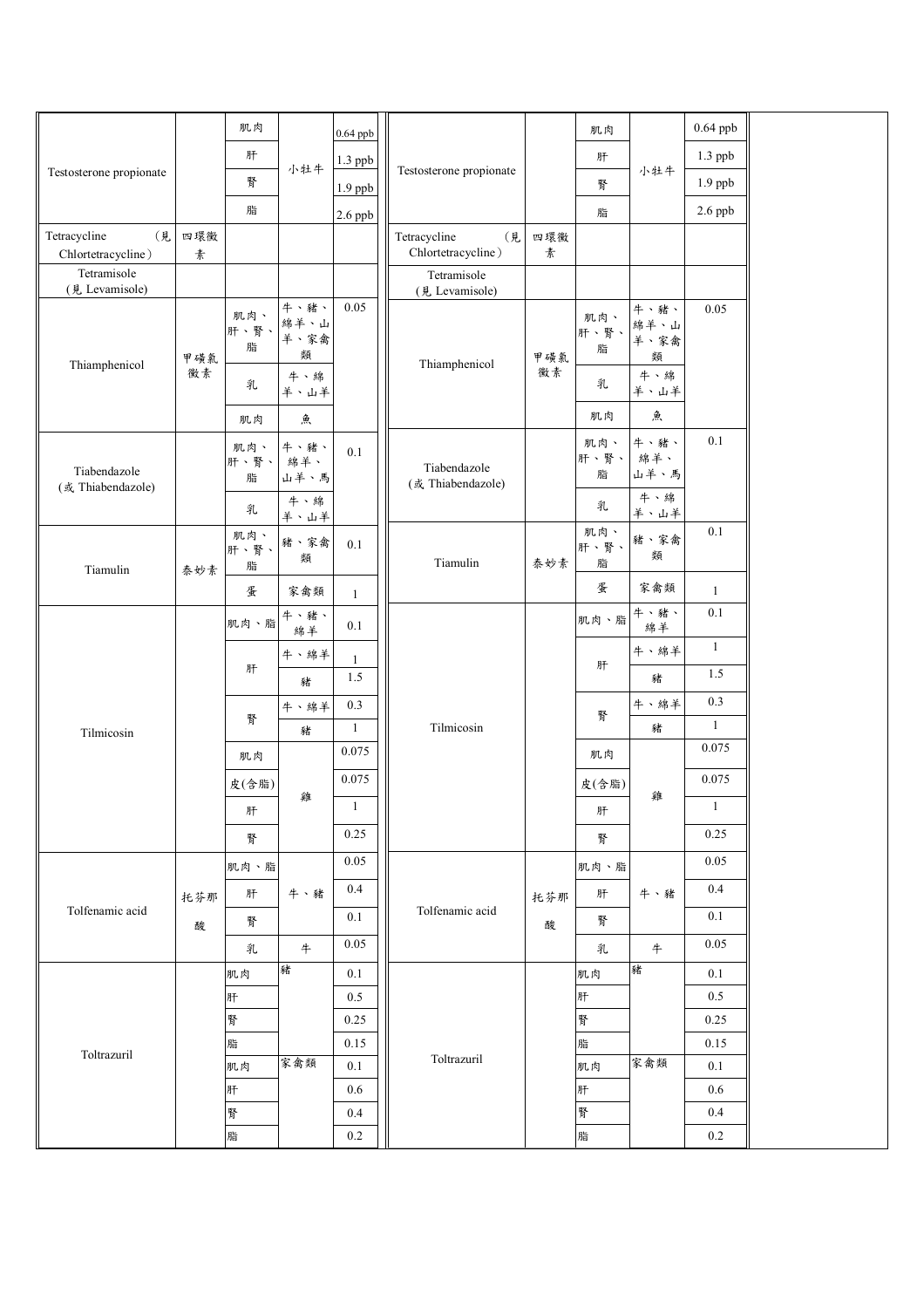| Trenbolone acetate        |                 | 肌肉<br>肝            | #                 | 0.002          |    | Trenbolone acetate        |                 | 肌肉<br>肝            | $\#$              | 0.002<br>0.01  |  |
|---------------------------|-----------------|--------------------|-------------------|----------------|----|---------------------------|-----------------|--------------------|-------------------|----------------|--|
|                           |                 |                    |                   | 0.01           |    |                           |                 |                    |                   |                |  |
| Tricaine methanesulfonate | 三卡因<br>甲磺酸      | 肌肉(含<br>皮)         | 魚                 | 0.01           |    | Tricaine methanesulfonate | 三卡因<br>甲磺酸      | 肌肉(含<br>皮)         | 魚                 | $0.01\,$       |  |
| Trichlorfon               | 三氯仿             | 肌肉、<br>肝、腎、<br>脂、乳 | 牛                 | 0.05           |    | Trichlorfon               | 三氯仿             | 肌肉、<br>肝、腎、<br>脂、乳 | 牛                 | 0.05           |  |
|                           |                 | 肌肉                 | 魚                 | 0.01           |    |                           |                 | 肌肉                 | 魚                 | $0.01\,$       |  |
|                           |                 | 肌肉                 |                   | $0.2\,$        |    |                           |                 | 肌肉                 |                   | 0.2            |  |
|                           |                 | 肝、腎                | #                 | 0.3            |    |                           |                 | 肝、腎                | $\#$              | 0.3            |  |
| Triclabendazole           |                 | 脂                  |                   | 0.1            |    | Triclabendazole           |                 | 脂                  |                   | 0.1            |  |
|                           |                 | 肌肉、<br>肝、腎、<br>脂   | 綿羊                | 0.1            |    |                           |                 | 肌肉、<br>肝、腎、<br>脂   | 綿羊                | 0.1            |  |
|                           |                 | 肌肉、                | 馬                 | 0.1            |    |                           |                 | 肌肉、                | 馬                 | 0.1            |  |
| Trimethoprim              | 三甲氧<br>苄氨嘧<br>啶 | 肝、腎、<br>脂          | 其他家畜<br>類、家禽<br>類 | 0.05           |    | Trimethoprim              | 三甲氧<br>苄氨嘧<br>啶 | 肝、腎、<br>脂          | 其他家畜<br>類、家禽<br>類 | 0.05           |  |
|                           |                 | 乳                  | 家畜類               | 0.05           |    |                           |                 | 乳                  | 家畜類               | 0.05           |  |
|                           |                 | 蛋                  | 家禽類               | 0.02           |    |                           |                 | 蛋                  | 家禽類               | 0.02           |  |
| Tulathromycin             | 泰拉黴             | 肌肉、脂<br>(含皮)       | 牛、豬               | 0.1            |    | Tulathromycin             | 泰拉黴             | 肌肉、脂<br>(含皮)       | 牛、豬               | 0.1            |  |
|                           | 素               | 肝、腎                |                   | 3              |    |                           | 素               | 肝、腎                |                   | $\mathfrak{Z}$ |  |
|                           | 泰黴素             | 肌肉、<br>肝、腎、<br>脂   | 家畜類、<br>家禽類       | 0.1            |    |                           | 泰黴素             | 肌肉、<br>肝、腎、<br>脂   | 家畜類、<br>家禽類       | 0.1            |  |
| Tylosin                   |                 | 乳                  | 家畜類               |                |    | Tylosin                   |                 | 乳                  | 家畜類               |                |  |
|                           |                 | 蛋                  | 家禽類               | 0.3            |    |                           |                 | 蛋                  | 家禽類               | 0.3            |  |
|                           |                 | 肌肉                 | 0.1<br>豬          |                | 肌肉 |                           | 0.1             |                    |                   |                |  |
| Virginiamycin 純微素         |                 | 肝                  |                   | $0.3\,$        |    | Virginiamycin 純微素         |                 | 肝                  | 豬                 | 0.3            |  |
|                           |                 | 腎、脂                |                   | $0.4\,$        |    |                           |                 | 腎、脂                |                   | 0.4            |  |
| Zeranol                   |                 | 肌肉                 | #                 | 0.02           |    |                           |                 | 肌肉                 |                   | 0.02           |  |
|                           |                 | 肝                  |                   | 0.01           |    | Zeranol                   |                 | 肝                  | $\ddagger$        | 0.01           |  |
| Zoalene                   | 柔林              | 肌肉                 |                   | 3              |    | Zoalene                   | 柔林              | 肌肉                 |                   | $\mathbf{3}$   |  |
|                           |                 | 肝、腎                | 雞                 | 6              |    |                           |                 | 肝、腎                | 雞                 | 6              |  |
|                           |                 | 脂                  |                   | $\overline{c}$ |    |                           |                 | 脂                  |                   | $\sqrt{2}$     |  |
|                           |                 | 肌肉、肝               | 火雞                | 3              |    |                           |                 | 肌肉、肝               | 火雞                | $\mathfrak{Z}$ |  |